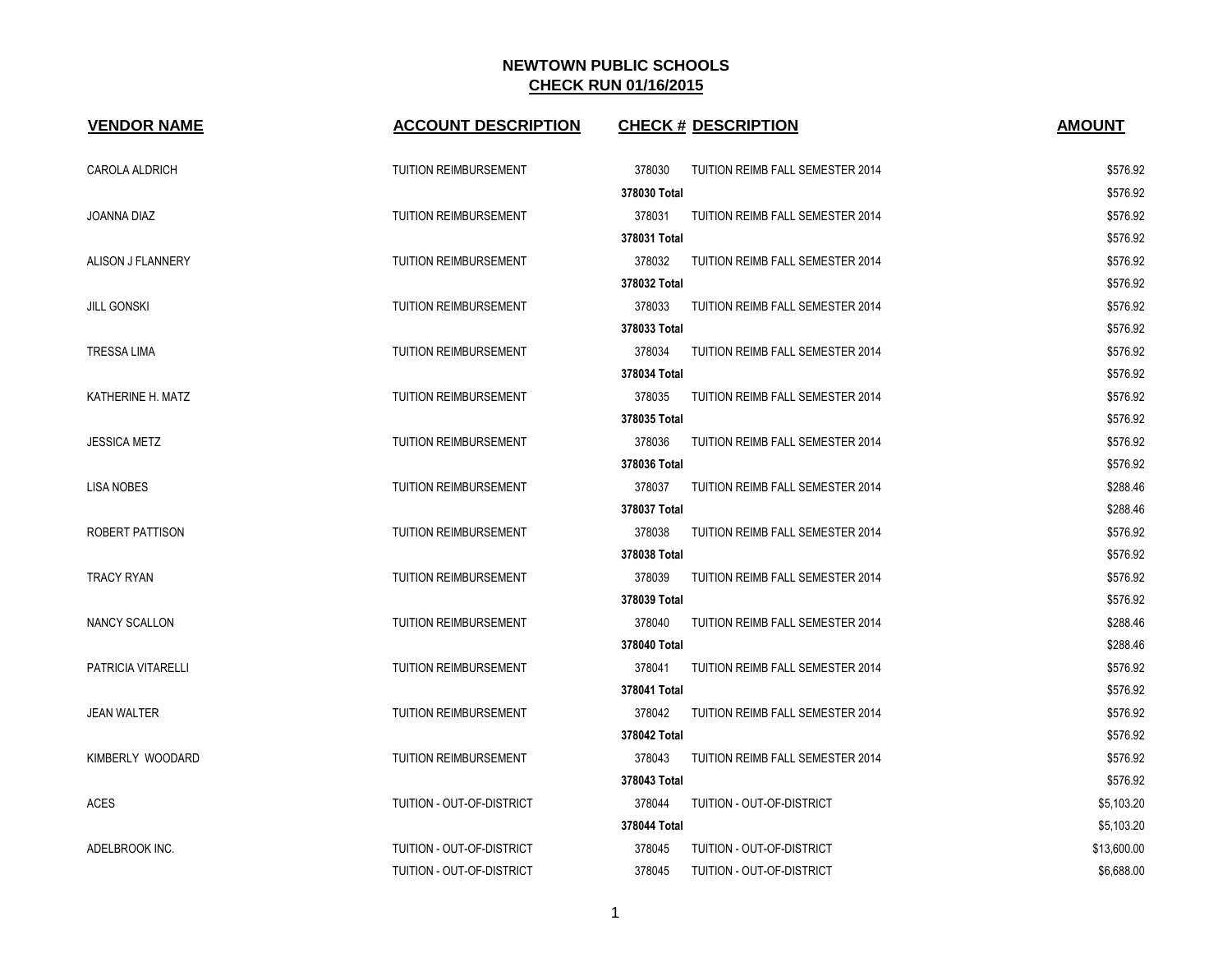| <b>VENDOR NAME</b>                      | <b>ACCOUNT DESCRIPTION</b>      |              | <b>CHECK # DESCRIPTION</b>                                  | <b>AMOUNT</b> |
|-----------------------------------------|---------------------------------|--------------|-------------------------------------------------------------|---------------|
| ADELBROOK INC.                          | TUITION - OUT-OF-DISTRICT       | 378045       | TUITION - OUT-OF-DISTRICT                                   | \$810.00      |
|                                         | TUITION - OUT-OF-DISTRICT       | 378045       | TUITION - OUT-OF-DISTRICT                                   | \$420.00      |
|                                         |                                 | 378045 Total |                                                             | \$21,518.00   |
| ADMINISTRATOR UNEMPLOYMENT COMPENSATION | UNEMPLOYMENT COMP.              | 378046       | UNEMPLOYMENT 00-017-96                                      | \$3,634.00    |
|                                         |                                 | 378046 Total |                                                             | \$3,634.00    |
| ADVANCED SECURITY TECHNOLOGIES INC.     | <b>B&amp;G CONTRACTED SERV.</b> | 378047       | CENTRAL STATION MONITORING - SH (JAN-DEC 2015)              | \$300.00      |
|                                         | <b>SECURITY MAINT.</b>          | 378047       | Service Req at Hawley School, Trouble-Shoot Processor Issue | \$232.50      |
|                                         | SECURITY MAINT.                 | 378047       | Service Req for Hawley School (12/11/14), Bus Loop Camera   | \$200.00      |
|                                         |                                 | 378047 Total |                                                             | \$732.50      |
| AIND / GIANT STEPS                      | TUITION - OUT OF DISTRICT       | 378048       | TUITION - OUT OF DISTRICT                                   | \$1,800.00    |
|                                         |                                 | 378048 Total |                                                             | \$1,800.00    |
| <b>AIRGAS EAST</b>                      | PROF. SERV. - B. & G.           | 378049       | MONTHLY TANK RENTAL - MAINT SHOP 20                         | \$164.96      |
|                                         | PROF. SERV. - B. & G.           | 378049       | MONTHLY TANK RENTAL - MAINT SHOP 20                         | \$167.95      |
|                                         | CONTRACTED SERV. - TECH ED.     | 378049       | ACETYLENE-NITROGEN-OXYGEN                                   | \$59.60       |
|                                         |                                 | 378049 Total |                                                             | \$392.51      |
| ALARMS BY PRECISION LLC                 | B. & G. REPAIRS - RIS.          | 378050       | INSTALL NEW DOOR CYLINDERS - RIS                            | \$732.50      |
|                                         | B. & G. REPAIRS - M.S.          | 378050       | SMOKE DETECTOR CLEANING / REPLACE MAG LOCK - NMS            | \$187.50      |
|                                         | B. & G. REPAIRS - M.S.          | 378050       | SMOKE DETECTOR CLEANING / REPLACE MAG LOCK - NMS            | \$875.00      |
|                                         | B. & G. REPAIRS - H.S.          | 378050       | DOOR / LOCK / CYLINDER REPAIRS - NHS                        | \$367.50      |
|                                         | B. & G. REPAIRS - H.S.          | 378050       | DOOR / LOCK / CYLINDER REPAIRS - NHS                        | \$187.50      |
|                                         | B. & G. REPAIRS - H.S.          | 378050       | DOOR / LOCK / CYLINDER REPAIRS - NHS                        | \$250.00      |
|                                         | B. & G. REPAIRS - H.S.          | 378050       | DOOR / LOCK / CYLINDER REPAIRS - NHS                        | \$187.50      |
|                                         | B. & G. REPAIRS - H.S.          | 378050       | DOOR / LOCK / CYLINDER REPAIRS - NHS                        | \$410.00      |
|                                         |                                 | 378050 Total |                                                             | \$3,197.50    |
| ALL-STAR TRANSPORTATION LLC             | TRANS. - LOCAL REG. ED          | 378051       | TAP & FULL DAY ST. ROSE DEC 2014                            | \$4,592.00    |
|                                         | TRANS. - LOCAL REG. ED          | 378051       | LATE BUS NOV 2014                                           | \$650.00      |
|                                         | <b>TRANS. - PRIVATE</b>         | 378051       | ST. ROSE HALF DAY DEC 2014                                  | \$672.00      |
|                                         | TRANS. - LOCAL SPECIAL ED       | 378051       | SPEC ED DEC 2014                                            | \$3,675.00    |
|                                         | TRANS. - LOCAL SPECIAL ED       | 378051       | MONITORS SPEC ED DEC 2014                                   | \$8,730.00    |
|                                         | TRANS. - LOCAL SPECIAL ED       | 378051       | LATE BUS DEC 2014                                           | \$910.00      |
|                                         | TRANS. - OUT-OF-DISTRICT        | 378051       | SPEC ED DEC 2014                                            | \$1,750.00    |
|                                         | TRANS. - OUT-OF-DISTRICT        | 378051       | <b>JOB SHADOW 12/12/14</b>                                  | \$85.00       |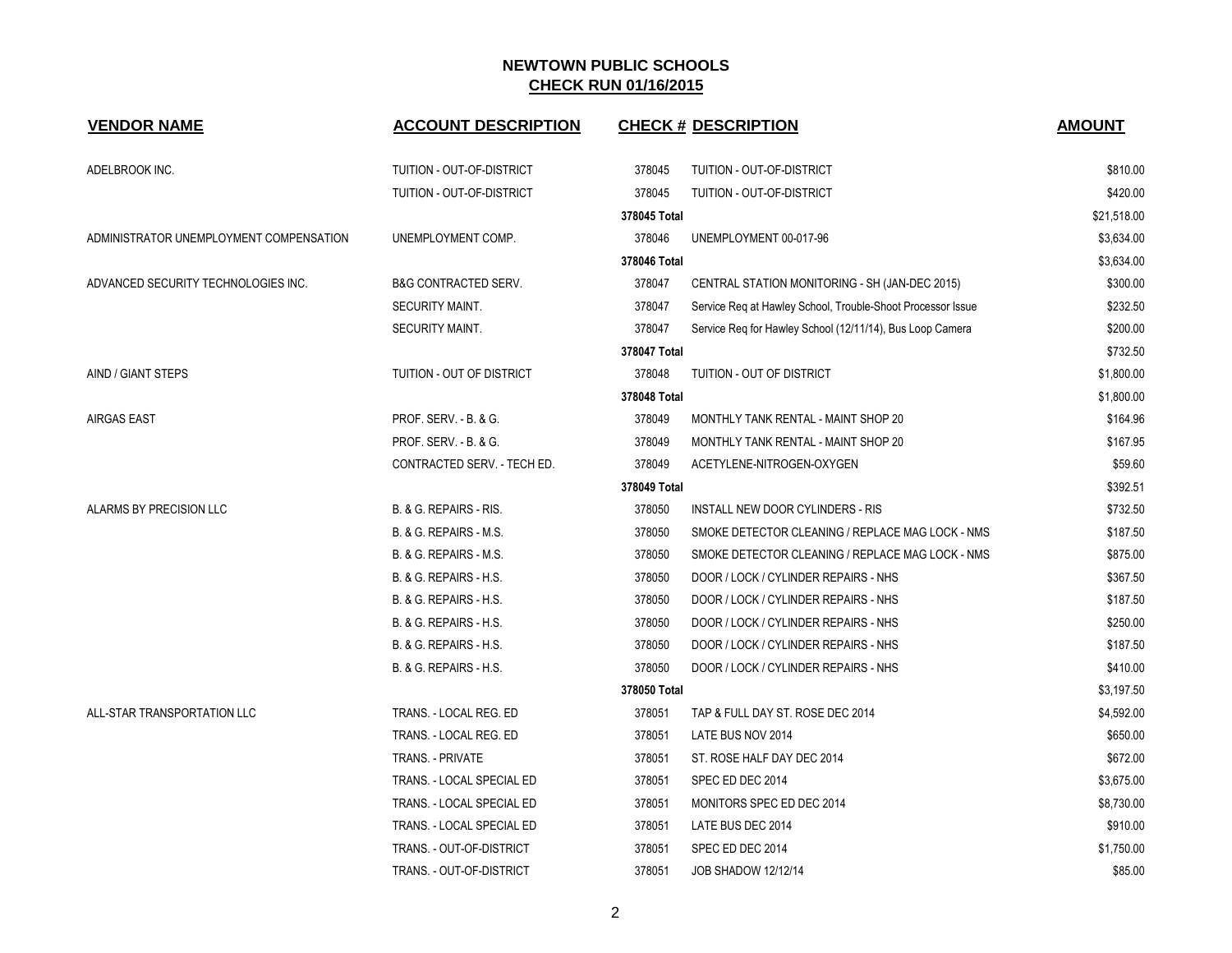| <b>VENDOR NAME</b>                    | <b>ACCOUNT DESCRIPTION</b>       |              | <b>CHECK # DESCRIPTION</b>                                             | <b>AMOUNT</b> |
|---------------------------------------|----------------------------------|--------------|------------------------------------------------------------------------|---------------|
| ALL-STAR TRANSPORTATION LLC           | STUDENT TRAVEL - SPORTS          | 378051       | SPORTS TRANSPORTATION                                                  | \$2,005.00    |
|                                       | STUDENT TRAVEL - SPORTS          | 378051       | For transportation to basketball games.                                | \$395.00      |
|                                       | STUDENT TRAVEL - CLASSROOM       | 378051       | TAP TO BROOKFIELD LANES                                                | \$180.00      |
|                                       |                                  | 378051 Total |                                                                        | \$23,644.00   |
| ALTUS POWER FUNDS, LLC SERIES II      | ELECTRICITY - M.S.               | 378052       | 4645. KWH                                                              | \$395.29      |
|                                       |                                  | 378052 Total |                                                                        | \$395.29      |
| AMAZON                                | <b>TEXTBOOKS - ENGLISH</b>       | 378053       | TRILOGIES' DE LA NOCHE BY ELIE WIESEL                                  | \$17.23       |
|                                       | <b>TEXTBOOKS - ENGLISH</b>       | 378053       | CUANDO LOS ARBOLES HABLEN by Laurie Halse Anderson                     | \$15.26       |
|                                       | INSTR. SUPPLIES - CLASSROOM      | 378053       | Mentoring Matters: A Toolkit for Organizing and Operating Student Adv. | \$98.60       |
|                                       | INSTR. SUPPLIES - WORLD LANG.    | 378053       | AP ITALIAN TRACK LEVEL 1 (AC THE AP-ITALIAN EDITION)                   | \$31.67       |
|                                       | INSTR. SUPPLIES - WORLD LANG.    | 378053       | AP ITALIAN TRACK LEVEL 2 (AC THE AP-ITALIAN EDITION)                   | \$32.17       |
|                                       | INSTR. SUPPLIES - WORLD LANG.    | 378053       | AP ITALIAN TRACK LEVEL 3 (AC THE AP-ITALIAN EDITION)                   | \$34.58       |
|                                       | <b>INSTR. SUPPLIES - ENGLISH</b> | 378053       | The Second City Guide to Improve                                       | \$18.43       |
|                                       | <b>INSTR. SUPPLIES - ENGLISH</b> | 378053       | DVD - MY FAIR LADY                                                     | \$11.69       |
|                                       | <b>INSTR. SUPPLIES - ENGLISH</b> | 378053       | DVD- SHAKESPEARE IN LOVE                                               | \$5.53        |
|                                       | <b>INSTR. SUPPLIES - ENGLISH</b> | 378053       | DVD-TO KILL A MOCKINGBIRD                                              | \$8.49        |
|                                       | INSTR. SUPPLIES - SCIENCE        | 378053       | Paper Mate Arrowhead Pink Cap Erase                                    | \$9.19        |
|                                       | INSTR. SUPPLIES - TECH ED.       | 378053       | XYZ DAVINCI1.0 3D PRINTER                                              | \$499.99      |
|                                       | INSTR. SUPPLIES - TECH ED.       | 378053       | Male DVI-D to Female VGA Adapter (DVI 24+1 Pin)                        | \$25.45       |
|                                       | INSTR. SUPPLIES - TECH ED.       | 378053       | Klein Tools VDV226-011-SEN Ratcheting Modular Crimper                  | \$147.15      |
|                                       |                                  | 378053 Total |                                                                        | \$955.43      |
| AMERIPRISE EXPRESS FINANCIAL SERVICES | PENSION PLAN                     | 378054       | 2014/15 TAX SHELTERED ANNUITY                                          | \$3,961.00    |
|                                       |                                  | 378054 Total |                                                                        | \$3,961.00    |
| ANTHEM BLUE CROSS AND BLUE SHIELD     | P/R - VOLUNTARY VISION INS.      | 378055       | PREMIUM AMOUNT BILLED JAN 2015                                         | \$2,116.16    |
|                                       |                                  | 378055 Total |                                                                        | \$2,116.16    |
| AQUARION WATER COMPANY OF CT          | WATER - H.                       | 378056       | WATER 200332183 24 THOU GAL                                            | \$346.07      |
|                                       | WATER - M.G.                     | 378056       | WATER 200330675 FIRE SERV 8" (1)                                       | \$1,099.53    |
|                                       | WATER - M.G.                     | 378056       | WATER 200331002 44. THOU GAL                                           | \$459.33      |
|                                       | WATER - M.S.                     | 378056       | WATER 200330637 78 THOU GAL                                            | \$646.32      |
|                                       | WATER - H.S.                     | 378056       | WATER 200328870 195. THOU GAL                                          | \$1,309.16    |
|                                       |                                  | 378056 Total |                                                                        | \$3,860.41    |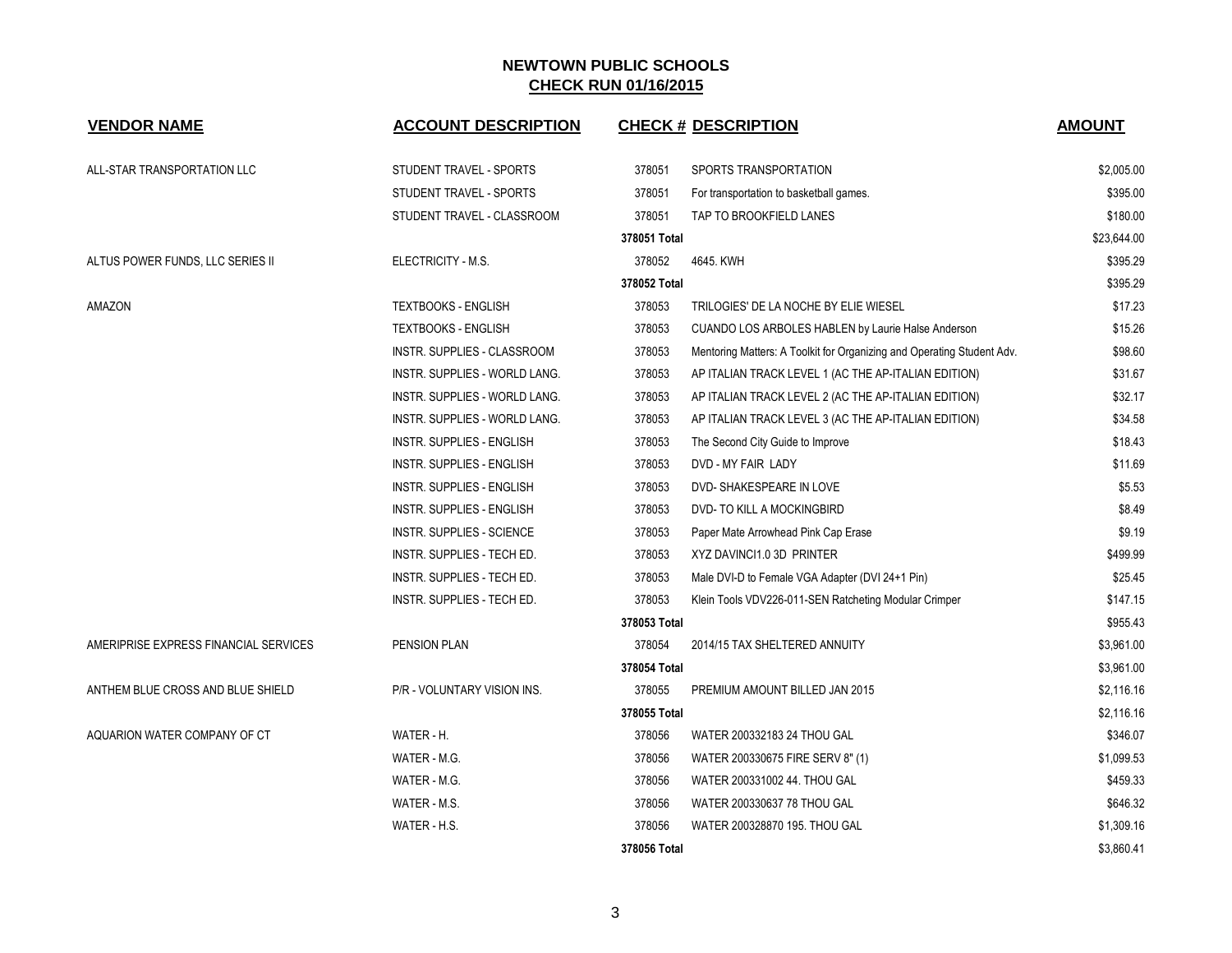| <b>VENDOR NAME</b>               | <b>ACCOUNT DESCRIPTION</b>      |              | <b>CHECK # DESCRIPTION</b>                        | <b>AMOUNT</b> |
|----------------------------------|---------------------------------|--------------|---------------------------------------------------|---------------|
| ARC-O-ROOTER LLC                 | <b>EMERGENCY REPAIRS - H.S.</b> | 378057       | SNAKE MAIN SEWER LINE - NHS                       | \$225.00      |
|                                  |                                 | 378057 Total |                                                   | \$225.00      |
| ARTISTIC DESIGNS LLC             | <b>CAPITAL OUTLAY</b>           | 378058       | NEWTOWN PUBLIC SCHOOLS SECURITY BOLLARDS          | \$4,800.00    |
|                                  | B. & G. IMPROVE - HAW.          | 378058       | NEWTOWN PUBLIC SCHOOLS SECURITY BOLLARDS          | \$3,600.00    |
|                                  | B. & G. IMPROVE - M.G.          | 378058       | NEWTOWN PUBLIC SCHOOLS SECURITY BOLLARDS          | \$4,800.00    |
|                                  | B. & G. IMPROVE - HOM.          | 378058       | NEWTOWN PUBLIC SCHOOLS SECURITY BOLLARDS          | \$4,800.00    |
|                                  | B. & G. IMPROVE - RIS.          | 378058       | NEWTOWN PUBLIC SCHOOLS SECURITY BOLLARDS          | \$4,000.00    |
|                                  | B. & G. IMPROVE - M.S.          | 378058       | NEWTOWN PUBLIC SCHOOLS SECURITY BOLLARDS          | \$3,200.00    |
|                                  | B. & G. IMPROVE - H.S.          | 378058       | NEWTOWN PUBLIC SCHOOLS SECURITY BOLLARDS          | \$4,800.00    |
|                                  |                                 | 378058 Total |                                                   | \$30,000.00   |
| ASCOM HASLER/GE CAP PROG         | EQUIP RENTAL - ADMIN.           | 378059       | LEASE FOR FOLDING MACH 2014/15                    | \$158.47      |
|                                  |                                 | 378059 Total |                                                   | \$158.47      |
| ASSOCIATED REFUSE HAULERS        | <b>REFUSE REMOVAL</b>           | 378060       | REFUSE DISPOSAL - ALL SCHOOLS 2014-2015           | \$7,508.07    |
|                                  | <b>REFUSE REMOVAL</b>           | 378060       | CARDBOARD RECYCLING - ALL SCHOOLS 2014-2015       | \$40.00       |
|                                  | <b>REFUSE REMOVAL</b>           | 378060       | CARDBOARD RECYCLING - ALL SCHOOLS 2014-2015       | \$172.00      |
|                                  | <b>REFUSE REMOVAL</b>           | 378060       | CARDBOARD RECYCLING - ALL SCHOOLS 2014-2015       | \$100.00      |
|                                  | <b>REFUSE REMOVAL</b>           | 378060       | CARDBOARD RECYCLING - ALL SCHOOLS 2014-2015       | \$136.00      |
|                                  | <b>REFUSE REMOVAL</b>           | 378060       | CARDBOARD RECYCLING - ALL SCHOOLS 2014-2015       | \$269.00      |
|                                  | <b>REFUSE REMOVAL</b>           | 378060       | CARDBOARD RECYCLING - ALL SCHOOLS 2014-2015       | \$143.00      |
|                                  | <b>REFUSE REMOVAL</b>           | 378060       | CARDBOARD RECYCLING - ALL SCHOOLS 2014-2015       | \$420.00      |
|                                  |                                 | 378060 Total |                                                   | \$8,788.07    |
| AUDIO VIDEO TECHNOLOGIES INC.    | REPAIRS - INFO. TECH.           | 378061       | Installation of Smart Boards and projectors       | \$1,320.00    |
|                                  |                                 | 378061 Total |                                                   | \$1,320.00    |
| AUTO HOME COMMERCIAL             | B. & G. REPAIRS - RIS.          | 378062       | SYNCHRONIZE BELLS, CLOCKS, TIMES - RIS            | \$345.00      |
|                                  | B. & G. REPAIRS - H.S.          | 378062       | REPLACE 2 CLOCKS - NHS                            | \$580.12      |
|                                  | B. & G. IMPROVE - HOM.          | 378062       | OUTDOOR SPEAKER SYSTEM INSTALL - HOM              | \$1,921.00    |
|                                  |                                 | 378062 Total |                                                   | \$2,846.12    |
| AUTOMATED BUILDING SYSTEMS, INC. | <b>EMERGENCY REPAIRS - H.S.</b> | 378063       | REPLACE BAD FUSE ON ROOFTOP UNIT - NHS            | \$303.00      |
|                                  |                                 | 378063 Total |                                                   | \$303.00      |
| BARNES & NOBLE INC.              | <b>TEXTBOOKS - CLASSROOM</b>    | 378064       | My 1st Ballet Class Item #978442408951            | \$31.96       |
|                                  | TEXTBOOKS - CLASSROOM           | 378064       | How to Be a Baby By Me Item #9780375838439        | \$54.36       |
|                                  | TEXTBOOKS - CLASSROOM           | 378064       | How to Teacher A Slug to Read Item #9780761458050 | \$54.36       |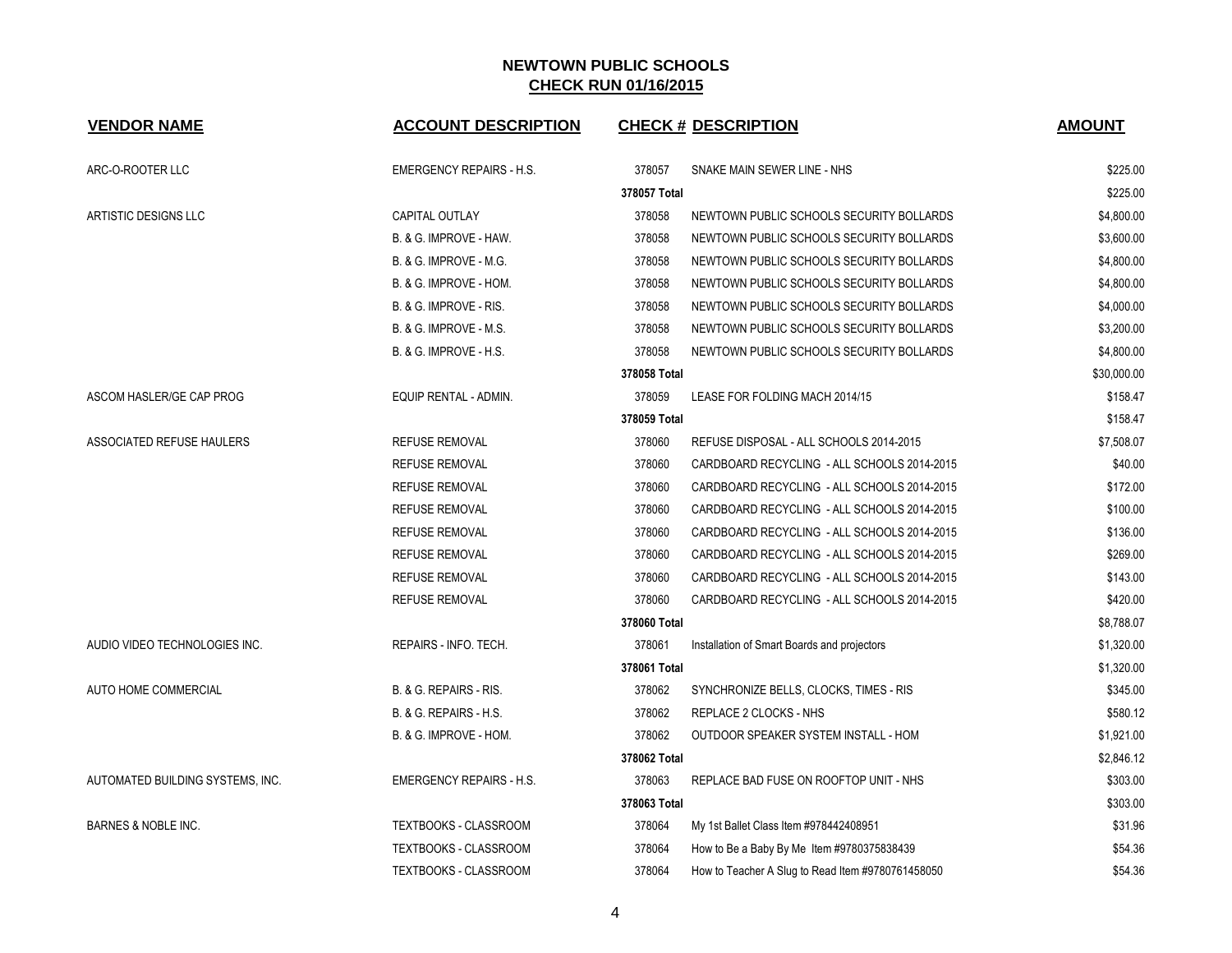| <b>VENDOR NAME</b>                  | <b>ACCOUNT DESCRIPTION</b>           |              | <b>CHECK # DESCRIPTION</b>                         | <b>AMOUNT</b> |
|-------------------------------------|--------------------------------------|--------------|----------------------------------------------------|---------------|
| <b>BARNES &amp; NOBLE INC.</b>      | TEXTBOOKS - CLASSROOM                | 378064       | How to Make Bubbles Item #9781429662154            | \$22.24       |
|                                     |                                      | 378064 Total |                                                    | \$162.92      |
| BERKSHIRE SEPTIC & PORTABLE TOILET  | EQUIP RENTAL - SPORTS                | 378065       | RENTAL OF PORT O POTTY FOR THE YEAR                | \$360.00      |
|                                     |                                      | 378065 Total |                                                    | \$360.00      |
| LAWRENCE BERLINER LLC               | TUITION - OUT-OF-DISTRICT            | 378066       | TUITION - OUT-OF-DISTRICT                          | \$6,650.00    |
|                                     |                                      | 378066 Total |                                                    | \$6,650.00    |
| RONALD J. BIENKOWSKI                | STAFF TRAVEL - BUS. SERV.            | 378067       | JAN 2015 MONTHLY EXPENSE & TRAVEL                  | \$300.00      |
|                                     |                                      | 378067 Total |                                                    | \$300.00      |
| <b>BLICK ART MATERIALS</b>          | <b>INSTR. SUPPLIES - ART</b>         | 378068       | PAINT STICKS-LEAD-WATERCOLOR SET-POSTER FRAME      | \$835.91      |
|                                     | <b>INSTR. SUPPLIES - ART</b>         | 378068       | Ampersand Gesso board 8x8 Shadow Box Code CDUQ     | \$142.35      |
|                                     |                                      | 378068 Total |                                                    | \$978.26      |
| THE BOOKSOURCE                      | TEXTBOOKS - CLASSROOM                | 378069       | Mistakes that Worked #978-0-38-532043-6            | \$44.95       |
|                                     | <b>TEXTBOOKS - CLASSROOM</b>         | 378069       | Family Friends and Community # D-FAM15-no shipping | \$302.70      |
|                                     |                                      | 378069 Total |                                                    | \$347.65      |
| KATHLEEN M. BREMER                  | <b>INSTR. SUPPLIES - WORLD LANG.</b> | 378070       | STIPEND FOR CHINESE GUEST TEACHER JAN 2015         | \$150.00      |
|                                     |                                      | 378070 Total |                                                    | \$150.00      |
| BREWSTER PAINT & DECORATING CENTER  | <b>B&amp;G SUPPLIES - MAINT.</b>     | 378071       | PAINT / BRUSHES - MAINT SUPPLIES                   | (\$109.98)    |
|                                     | <b>B&amp;G SUPPLIES - MAINT.</b>     | 378071       | PAINT / BRUSHES - MAINT SUPPLIES                   | \$287.84      |
|                                     | <b>B&amp;G SUPPLIES - MAINT.</b>     | 378071       | PAINT / BRUSHES - MAINT SUPPLIES                   | \$183.92      |
|                                     |                                      | 378071 Total |                                                    | \$361.78      |
| BROOKS ENVIRONMENTAL CONSULTING LLC | PROF. SERV. - B. & G.                | 378072       | ASBESTOS DESIGNATED PERSON 2014-2015               | \$850.00      |
|                                     | PROF. SERV. - B. & G.                | 378072       | LOWER LEVEL MOLD SAMPLING - RIS                    | \$1,050.00    |
|                                     |                                      | 378072 Total |                                                    | \$1,900.00    |
| <b>BUG BUSTER INC.</b>              | <b>B&amp;G CONTRACTED SERV.</b>      | 378073       | MONTHLY PEST CONTROL - ALL SCHOOLS (2014-2015)     | \$77.89       |
|                                     | <b>B&amp;G CONTRACTED SERV.</b>      | 378073       | MONTHLY PEST CONTROL - ALL SCHOOLS (2014-2015)     | \$79.23       |
|                                     | <b>B&amp;G CONTRACTED SERV.</b>      | 378073       | MONTHLY PEST CONTROL - ALL SCHOOLS (2014-2015)     | \$79.23       |
|                                     | <b>B&amp;G CONTRACTED SERV.</b>      | 378073       | MONTHLY PEST CONTROL - ALL SCHOOLS (2014-2015)     | \$77.89       |
|                                     | <b>B&amp;G CONTRACTED SERV.</b>      | 378073       | MONTHLY PEST CONTROL - ALL SCHOOLS (2014-2015)     | \$80.11       |
|                                     | <b>B&amp;G CONTRACTED SERV.</b>      | 378073       | MONTHLY PEST CONTROL - ALL SCHOOLS (2014-2015)     | \$80.11       |
|                                     | <b>B&amp;G CONTRACTED SERV.</b>      | 378073       | MONTHLY PEST CONTROL - ALL SCHOOLS (2014-2015)     | \$86.27       |
|                                     | <b>B&amp;G CONTRACTED SERV.</b>      | 378073       | MONTHLY PEST CONTROL - ALL SCHOOLS (2014-2015)     | \$78.54       |
|                                     |                                      | 378073 Total |                                                    | \$639.27      |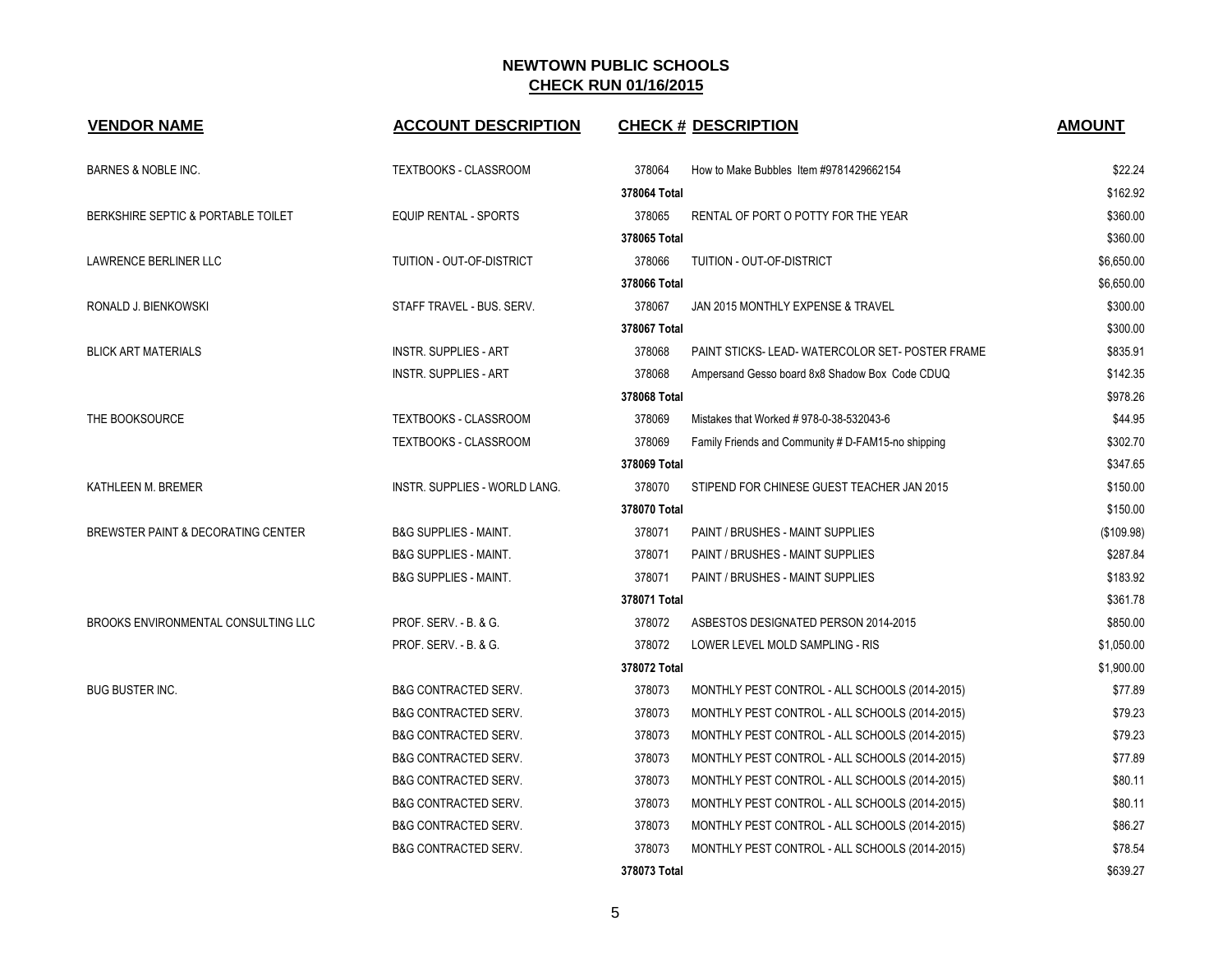| <b>VENDOR NAME</b>        | <b>ACCOUNT DESCRIPTION</b>       | <b>CHECK # DESCRIPTION</b>                                       | <b>AMOUNT</b> |
|---------------------------|----------------------------------|------------------------------------------------------------------|---------------|
| <b>BUILDERS HARDWARE</b>  | B. & G. REPAIRS - H.S.           | 378074<br><b>CUT DOORS - NHS</b>                                 | \$700.00      |
|                           |                                  | 378074 Total                                                     | \$700.00      |
|                           | OFF. SUPPLIES - ADMIN.           | 378075<br>Supplies - Invoice # 216075                            | \$265.00      |
|                           |                                  | 378075 Total                                                     | \$265.00      |
| C-CO TECHNOLOGY INC.      | CONTRACTED SERV. - INFO. TECH.   | 378076<br>Wiring, cables, wire molding, - to IDF Various schools | \$75.00       |
|                           |                                  | 378076 Total                                                     | \$75.00       |
| <b>CAS TREASURER</b>      | CONTRACTED SERV. - GUIDANCE      | 378077<br>CAS Seminar - Monday, January 26 (SAT/PSAT)            | \$25.00       |
|                           |                                  | 378077 Total                                                     | \$25.00       |
| CBS LLC                   | <b>SUPPLIES - LIBRARY</b>        | 378078<br>NEC VT85LP lamp for the LMC                            | \$199.00      |
|                           | <b>SUPPLIES - LIBRARY</b>        | 378078<br>shipping/handling                                      | \$23.00       |
|                           | SUPPLIES - LIBRARY               | 378078<br>Lamp-Smart bulb lamp V13H010L60/ELPLP60(rm 22)         | \$99.00       |
|                           | SUPPLIES - LIBRARY               | 378078<br>shipping/handling                                      | \$10.00       |
|                           |                                  | 378078 Total                                                     | \$331.00      |
| CED                       | <b>B&amp;G SUPPLIES - MAINT.</b> | 378079<br>FLUORESCENT LAMP STOCK - MAINT SUPPLIES                | \$760.00      |
|                           | <b>B&amp;G SUPPLIES - MAINT.</b> | 378079<br>FLUORESCENT LAMP STOCK - MAINT SUPPLIES                | \$108.00      |
|                           | <b>B&amp;G SUPPLIES - MAINT.</b> | 378079<br>FLUORESCENT LAMP STOCK - MAINT SUPPLIES                | (\$13.20)     |
|                           | <b>B&amp;G SUPPLIES - MAINT.</b> | 378079<br>FLUORESCENT LAMP STOCK - MAINT SUPPLIES                | \$16.60       |
|                           | <b>B&amp;G SUPPLIES - MAINT.</b> | 378079<br>FLUORESCENT LAMP STOCK - MAINT SUPPLIES                | \$2,760.00    |
|                           | <b>B&amp;G SUPPLIES - MAINT.</b> | 378079<br>FLUORESCENT LAMP STOCK - MAINT SUPPLIES                | \$110.30      |
|                           | <b>B&amp;G SUPPLIES - MAINT.</b> | 378079<br>FLUORESCENT LAMP STOCK - MAINT SUPPLIES                | \$396.78      |
|                           |                                  | 378079 Total                                                     | \$4,138.48    |
| CEN                       | STAFF TRAIN. - INFO. TECH.       | 378080<br>Registration for CEN 5/15/2015                         | \$50.00       |
|                           | STAFF TRAIN. - INFO. TECH.       | 378080<br>Registration for CEN 5/15/2015                         | \$50.00       |
|                           |                                  | 378080 Total                                                     | \$100.00      |
| <b>CES</b>                | REPAIRS - SP/HEAR.               | 378081<br>TRAIN SERV 12/15/2014                                  | \$398.00      |
|                           | TUITION - OUT-OF-DISTRICT        | 378081<br>TUITION - OUT-OF-DISTRICT                              | \$21,072.00   |
|                           |                                  | 378081 Total                                                     | \$21,470.00   |
| <b>CF ATHLETIC</b>        | <b>INSTR. SUPPLIES - SPORTS</b>  | 378082<br><b>CUSTOM SINGLET</b>                                  | \$1,417.60    |
|                           |                                  | 378082 Total                                                     | \$1,417.60    |
| CHAINSAWS UNLIMITED, INC. | <b>REPAIRS - CUSTODIAL</b>       | 378083<br>REPAIR PARTS FOR NHS SNOW BLOWER                       | \$101.79      |
|                           |                                  | 378083 Total                                                     | \$101.79      |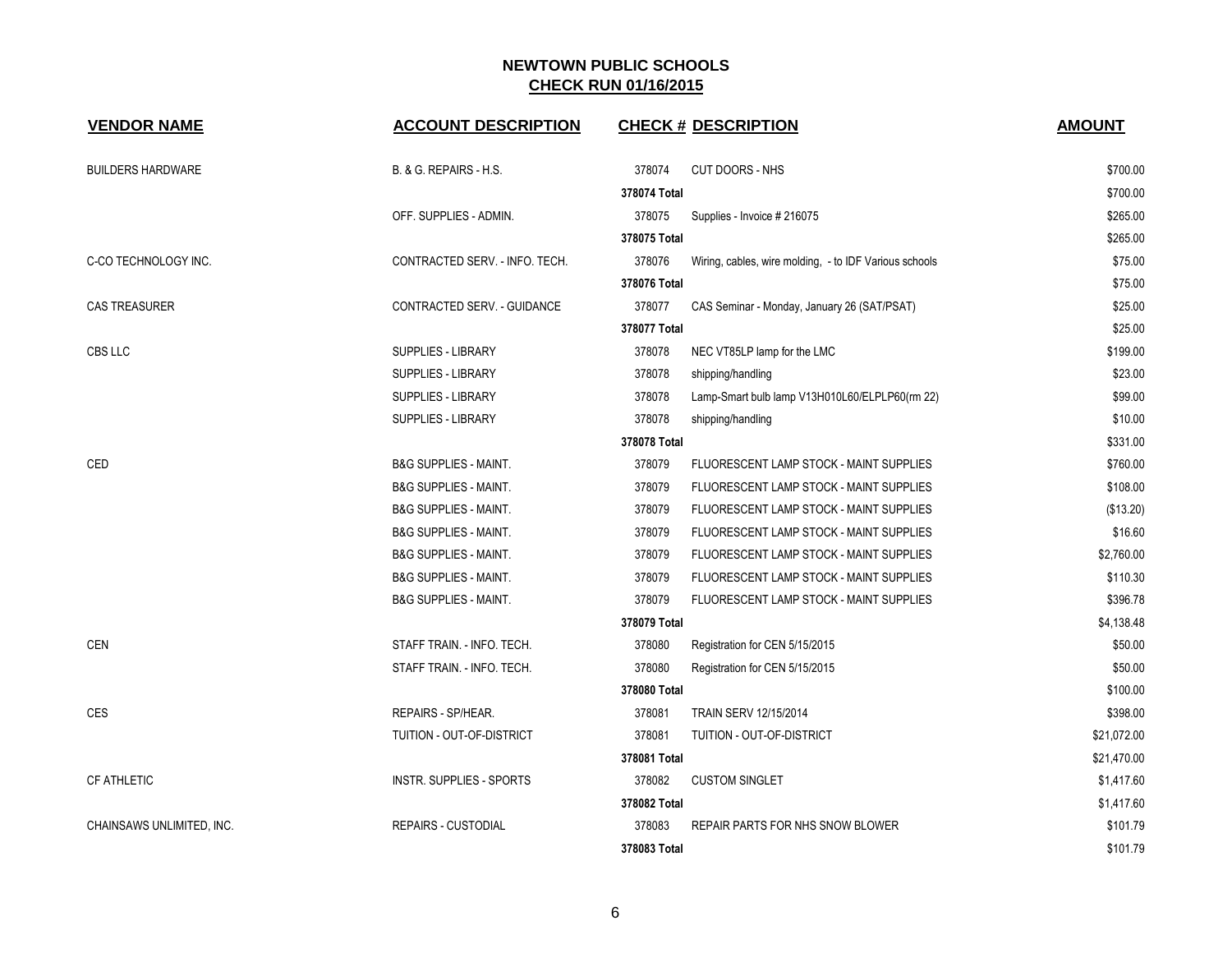| <b>VENDOR NAME</b>                   | <b>ACCOUNT DESCRIPTION</b>         | <b>CHECK # DESCRIPTION</b>                                  | <b>AMOUNT</b> |
|--------------------------------------|------------------------------------|-------------------------------------------------------------|---------------|
| CHAMBERLAIN INTERNATIONAL SCHOOL     | TUITION - OUT-OF-DISTRICT          | 378084<br>TUITION - OUT-OF-DISTRICT                         | \$11,316.24   |
|                                      |                                    | 378084 Total                                                | \$11,316.24   |
| <b>CHARTER COMMUNICATIONS</b>        | <b>TELEPHONE &amp; CABLE</b>       | 378085<br><b>SERVICES 2014/15</b>                           | \$2,444.79    |
|                                      |                                    | 378085 Total                                                | \$2,444.79    |
| ANGELA CHONISKI                      | <b>INSTR. SUPPLIES - ART</b>       | 378086<br><b>WATERCOLOR PENCILS</b>                         | \$159.40      |
|                                      |                                    | 378086 Total                                                | \$159.40      |
| CONN JUNIOR REPUBLIC INC.            | TUITION - OUT-OF-DISTRICT          | 378087<br>TUITION - OUT-OF-DISTRICT                         | \$2,831.20    |
|                                      | TUITION - OUT-OF-DISTRICT          | 378087<br>TUITION - OUT-OF-DISTRICT                         | \$225.00      |
|                                      |                                    | 378087 Total                                                | \$3,056.20    |
| <b>CONNECTICUT LIGHT &amp; POWER</b> | ELECTRICITY - RIS.                 | 378088<br>ELEC 51324453075 155,324 KWH                      | \$10,184.19   |
|                                      | ELECTRICITY - M.S.                 | 378088<br>ELEC 51658443072 51,336. KWH                      | \$10,112.57   |
|                                      | ELECTRICITY - M.S.                 | 378088<br>ELEC 51352546030 241.80 KWH                       | \$235.16      |
|                                      | ELECTRICITY - H.S.                 | 378088<br>ELEC 5136633040 19. KWH                           | \$39.12       |
|                                      | ELECTRICITY - H.S.                 | 378088<br>ELEC 51418253076 362,880 KWH                      | \$21,760.41   |
|                                      |                                    | 378088 Total                                                | \$42,331.45   |
| <b>LAUREN CONNOR</b>                 | STAFF TRAVEL - PUPIL SERV.         | 378089<br>TRAVEL OCT - DEC 2014                             | \$87.11       |
|                                      |                                    | 378089 Total                                                | \$87.11       |
| CPI (CRISIS PREVENTION INTERVENTION) | MEMBERSHIPS - PUPIL SERV.          | 378090<br>MEMBERSHIP FEE                                    | \$150.00      |
|                                      |                                    | 378090 Total                                                | \$150.00      |
| CRA                                  | STAFF TRAIN. - CLASSROOM           | 378091<br>Ct Reading Assoc. conference 10/23 & 10/24 reg    | \$285.00      |
|                                      |                                    | 378091 Total                                                | \$285.00      |
| CREC                                 | REPAIRS - SP/HEAR.                 | 378092<br>AT EVALUATION OCT 2014                            | \$2,000.00    |
|                                      |                                    | 378092 Total                                                | \$2,000.00    |
| <b>CRYSTAL ROCK</b>                  | INSTR. SUPPLIES - CLASSROOM        | 378093<br>Delivery of 15 5-gallon Water Bottles, per month, | \$66.00       |
|                                      | <b>INSTR. SUPPLIES - CLASSROOM</b> | 378093<br>rental of water cooler/heater                     | \$3.00        |
|                                      |                                    | 378093 Total                                                | \$69.00       |
| DEMCO INC.                           | INSTR. SUPPLIES - SOC. STUDIES     | 378094<br>1 - WE14160490 LUXOR PLASTIC UTILITY CART 24 X 18 | \$188.75      |
|                                      | SUPPLIES - LIBRARY                 | 378094<br>Item # WS 12211010 10 inch book jackets           | \$19.10       |
|                                      | SUPPLIES - LIBRARY                 | 378094<br>Item # WS 13592250 Date Due Post-it slips         | \$29.43       |
|                                      | SUPPLIES - LIBRARY                 | 378094<br>Item # WT16740700 Scotch Book Tape 3 inch         | \$7.49        |
|                                      |                                    | 378094 Total                                                | \$244.77      |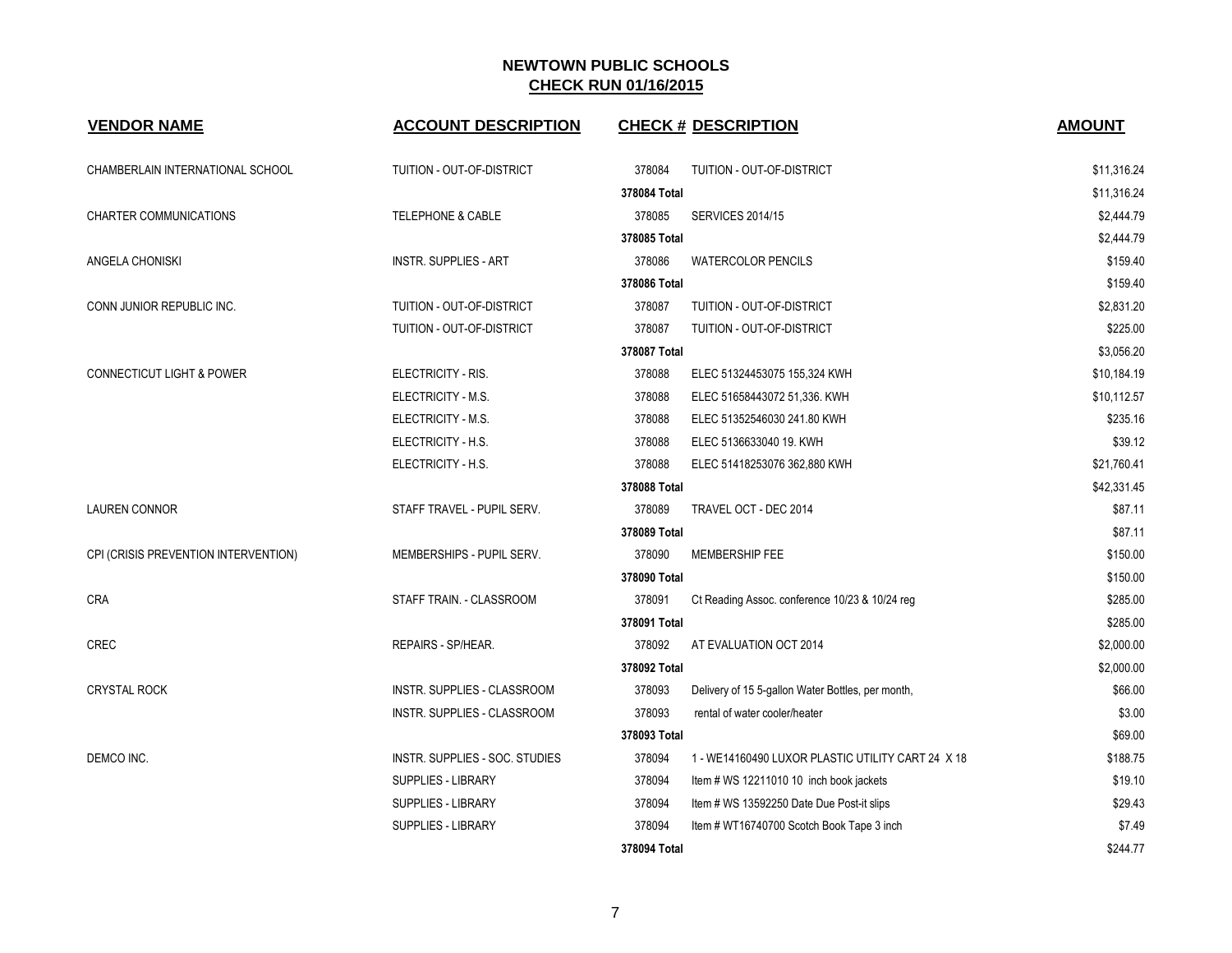| <b>VENDOR NAME</b>                 | <b>ACCOUNT DESCRIPTION</b>       | <b>CHECK # DESCRIPTION</b>                           | <b>AMOUNT</b> |
|------------------------------------|----------------------------------|------------------------------------------------------|---------------|
| <b>DIGITAL BACKOFFICE</b>          | CONTRACTED SERV. - INFO. TECH.   | 378095<br>Engineering for Wi-Fi in NHS               | \$1,650.00    |
|                                    |                                  | 378095 Total                                         | \$1,650.00    |
| DIRECT ENERGY BUSINESS             | ELECTRICITY - H.                 | 378096<br>ELEC 1130804 30,400. KWH                   | \$2,370.33    |
|                                    | ELECTRICITY - S.H.               | 378096<br>ELEC 1130819 147.3 KWH                     | \$11.53       |
|                                    | ELECTRICITY - S.H.               | 378096<br>ELEC 1130820 619.5 KWH                     | \$48.49       |
|                                    | ELECTRICITY - M.G.               | 378096<br>ELEC 1130805 413 KWH                       | \$32.21       |
|                                    | ELECTRICITY - M.G.               | 378096<br>ELEC 1130806 31,840. KWH                   | \$2,482.61    |
|                                    | ELECTRICITY - RIS.               | 378096<br>ELEC 1130809 155,324. KWH                  | \$12,190.47   |
|                                    | ELECTRICITY - M.S.               | 378096<br>ELEC 1130813 1,633.5 KWH                   | \$130.06      |
|                                    | ELECTRICITY - M.S.               | 378096<br>ELEC 1130815 206.5 KWH                     | \$16.43       |
|                                    | ELECTRICITY - M.S.               | 378096<br>ELEC 1130814 147.3 KWH                     | \$11.74       |
|                                    | ELECTRICITY - M.S.               | 378096<br>ELEC 1130812 257.9 KWH                     | \$20.63       |
|                                    | ELECTRICITY - H.S.               | 378096<br>ELEC 1130807 20. KWH                       | \$1.56        |
|                                    | ELECTRICITY - H.S.               | 378096<br>ELEC 1130811 362,880. KWH                  | \$28,480.32   |
|                                    |                                  | 378096 Total                                         | \$45,796.38   |
| AMY DUMOCH, M.A. CCC-SLP           | CONTRACTED SERV. - SP/HEAR.      | 378097<br>SERV 12/01/14 - 12/23/14                   | \$1,540.00    |
|                                    |                                  | 378097 Total                                         | \$1,540.00    |
| <b>EAGLE FENCE &amp; GUARDRAIL</b> | B. & G. REPAIRS - RIS.           | 378098<br>REPAIR EXISTING PVC CHAIN-LINK FENCE - RIS | \$1,150.00    |
|                                    | B. & G. REPAIRS - M.S.           | 378098<br>REPAIR EXISTING PVC CHAIN-LINK FENCE - NMS | \$3,200.00    |
|                                    | B. & G. REPAIRS - H.S.           | 378098<br>REPAIR EXISTING CHAIN-LINK FENCE - NHS     | \$600.00      |
|                                    | B. & G. IMPROVE - HAW.           | 378098<br>INSTALL PVC CHAIN-LINK FENCE - HAWL        | \$2,500.00    |
|                                    | B. & G. IMPROVE - M.G.           | 378098<br>INSTALL PVC CHAIN-LINK FENCE - MG          | \$2,500.00    |
|                                    | B. & G. IMPROVE - RIS.           | 378098<br>INSTALL PVC CHAIN-LINK FENCE - RIS         | \$2,750.00    |
|                                    | B. & G. IMPROVE - M.S.           | 378098<br>INSTALL PVC CHAIN-LINK FENCE - NMS         | \$2,000.00    |
|                                    | B. & G. IMPROVE - H.S.           | 378098<br>INSTALL PVC CHAIN-LINK FENCE - NHS         | \$1,600.00    |
|                                    |                                  | 378098 Total                                         | \$16,300.00   |
| EAST COAST SIGN & SUPPLY INC.      | <b>B&amp;G SUPPLIES - MAINT.</b> | 378099<br>OUTDOOR PARKING LOT SIGNS - SUPPLIES       | \$65.00       |
|                                    |                                  | 378099 Total                                         | \$65.00       |
| <b>EAST RIVER ENERGY INC.</b>      | FUEL OIL - S.H.                  | 378100<br>OIL 17827D 7199.0 GAL                      | \$22.280.19   |
|                                    |                                  | 378100 Total                                         | \$22,280.19   |
| <b>EASTERN WATER SOLUTIONS</b>     | <b>EMERGENCY REPAIRS - H.S.</b>  | 378101<br>VACUUM DEBRIS FROM PUMP - NHS              | \$1,125.00    |
|                                    |                                  | 378101 Total                                         | \$1,125.00    |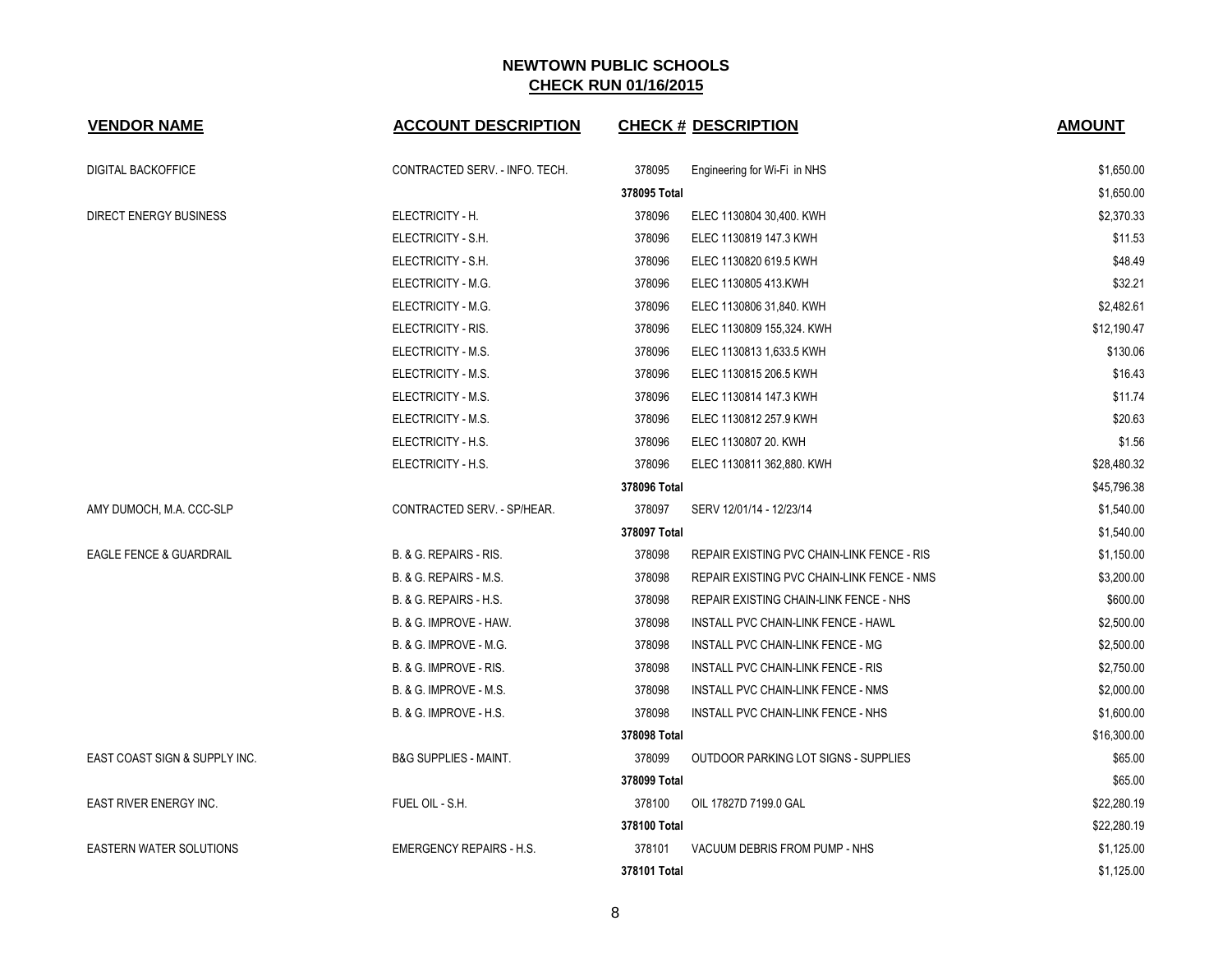| <b>VENDOR NAME</b>                  | <b>ACCOUNT DESCRIPTION</b>       |              | <b>CHECK # DESCRIPTION</b>                   | <b>AMOUNT</b> |
|-------------------------------------|----------------------------------|--------------|----------------------------------------------|---------------|
| EDGERTON HEATING & AIR CONDITIONING | <b>EMERGENCY REPAIRS - S.H.</b>  | 378102       | HVAC REPAIRS - ALIGN NOISY UNIT - SH         | \$95.00       |
|                                     |                                  | 378102 Total |                                              | \$95.00       |
| <b>EDUCATION CONNECTION</b>         | TRANS. - OUT-OF-DISTRICT         | 378103       | <b>TRANSPORTATION ACES DEC 2014</b>          | \$62,329.00   |
|                                     | TRANS. - OUT OF DISTRICT         | 378103       | <b>TRANSPORTATION ACES DEC 2014</b>          | \$4,794.00    |
|                                     |                                  | 378103 Total |                                              | \$67,123.00   |
| <b>EPES SOFTWARE</b>                | OFF. SUPPLIES - ADMIN.           | 378104       | WEB ACCOUNTING LICENSE RENEWAL               | \$159.00      |
|                                     |                                  | 378104 Total |                                              | \$159.00      |
| EPS LITERACY & INTERVENTION         | INSTR. SUPPLIES - SP. ED. PREK-8 | 378105       | ITEM #493 RECIPE FOR READING WORKBOOKS       | \$55.50       |
|                                     | INSTR. SUPPLIES - SP. ED. PREK-8 | 378105       | ITEM: 3300 MAKING CONNECTIONS STUDENT BOOK 1 | \$70.20       |
|                                     | INSTR. SUPPLIES - SP. ED. PREK-8 | 378105       | <b>SHIPPING</b>                              | \$12.57       |
|                                     |                                  | 378105 Total |                                              | \$138.27      |
| <b>EXCEL TUTORING LLC</b>           | <b>TUTORS - HOMEBOUND</b>        | 378106       | TUTORS - HOMEBOUND                           | \$1,397.50    |
|                                     | <b>TUTORS - HOMEBOUND</b>        | 378106       | <b>TUTORS - HOMEBOUND</b>                    | \$2,430.00    |
|                                     |                                  | 378106 Total |                                              | \$3,827.50    |
| F & M ELECTRICAL SUPPLY CO, INC.    | B. & G. REPAIRS - M.G.           | 378107       | <b>LIGHTING REPAIRS - MG</b>                 | \$20.32       |
|                                     | B. & G. REPAIRS - M.G.           | 378107       | LIGHTING REPAIRS - MG                        | \$225.72      |
|                                     | B. & G. REPAIRS - M.G.           | 378107       | LIGHTING REPAIRS - MG                        | \$303.75      |
|                                     | B. & G. REPAIRS - M.G.           | 378107       | LIGHTING REPAIRS - MG                        | \$423.40      |
|                                     | B. & G. REPAIRS - M.G.           | 378107       | <b>LIGHTING REPAIRS - MG</b>                 | \$74.28       |
|                                     | B. & G. REPAIRS - RIS.           | 378107       | TRIPPER FOR TIME CLOCKS - RIS                | \$30.89       |
|                                     | B. & G. REPAIRS - M.S.           | 378107       | SOCKET REPAIRS - NMS                         | \$192.30      |
|                                     | B. & G. REPAIRS - H.S.           | 378107       | <b>F-WING ELECTRICAL REPAIRS - NHS</b>       | \$97.93       |
|                                     | B. & G. REPAIRS - H.S.           | 378107       | F-WING ELECTRICAL REPAIRS - NHS              | \$180.20      |
|                                     | <b>B&amp;G SUPPLIES - MAINT.</b> | 378107       | WIRE MOLD, PLIERS, COIL, MOUNTING BRACKETS   | \$406.82      |
|                                     | <b>B&amp;G SUPPLIES - MAINT.</b> | 378107       | WIRE MOLD, PLIERS, COIL, MOUNTING BRACKETS   | \$222.54      |
|                                     | <b>B&amp;G SUPPLIES - MAINT.</b> | 378107       | WIRE MOLD, PLIERS, COIL, MOUNTING BRACKETS   | \$128.64      |
|                                     | <b>B&amp;G SUPPLIES - MAINT.</b> | 378107       | WIRE MOLD, PLIERS, COIL, MOUNTING BRACKETS   | \$375.00      |
|                                     |                                  | 378107 Total |                                              | \$2,681.79    |
| <b>FAIR AUTO SUPPLY</b>             | INSTR. SUPPLIES - TECH ED.       | 378108       | <b>AUTO PARTS</b>                            | \$14.99       |
|                                     | INSTR. SUPPLIES - TECH ED.       | 378108       | <b>AUTO PARTS</b>                            | \$5.99        |
|                                     | INSTR. SUPPLIES - TECH ED.       | 378108       | <b>AUTO PARTS</b>                            | \$29.78       |
|                                     | INSTR. SUPPLIES - TECH ED.       | 378108       | <b>AUTO PARTS</b>                            | \$57.49       |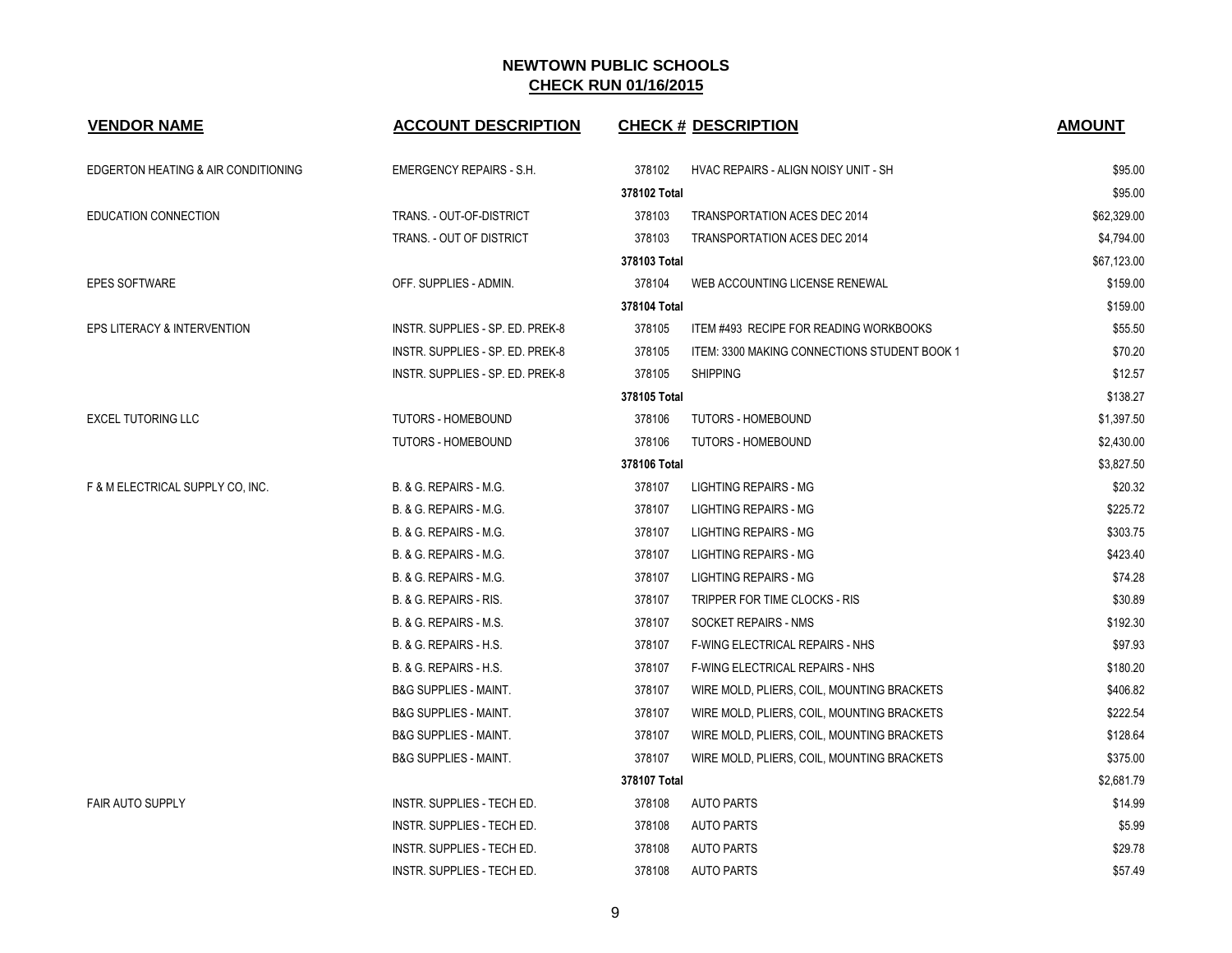| <b>VENDOR NAME</b>            | <b>ACCOUNT DESCRIPTION</b>        | <b>CHECK # DESCRIPTION</b>                                                    | <b>AMOUNT</b> |
|-------------------------------|-----------------------------------|-------------------------------------------------------------------------------|---------------|
| <b>FAIR AUTO SUPPLY</b>       | INSTR. SUPPLIES - TECH ED.        | 378108<br><b>AUTO PARTS</b>                                                   | \$36.78       |
|                               | INSTR. SUPPLIES - TECH ED.        | 378108<br><b>AUTO PARTS</b>                                                   | \$91.98       |
|                               | <b>INSTR. SUPPLIES - TECH ED.</b> | 378108<br><b>AUTO PARTS</b>                                                   | \$23.76       |
|                               | INSTR. SUPPLIES - TECH ED.        | 378108<br><b>AUTO PARTS</b>                                                   | \$13.21       |
|                               | INSTR. SUPPLIES - TECH ED.        | 378108<br><b>AUTO PARTS</b>                                                   | \$27.21       |
|                               | INSTR. SUPPLIES - TECH ED.        | <b>AUTO PARTS</b><br>378108                                                   | \$36.88       |
|                               |                                   | 378108 Total                                                                  | \$338.07      |
| FOLLETT SCHOOL SOLUTIONS INC. | SUPPLIES - LIBRARY                | 378109<br>39 Assorted fiction titles, see attached ORDER PLACED ON TITLE WAVE | \$67.75       |
|                               | <b>SUPPLIES - LIBRARY</b>         | 378109<br>Cataloging and processing for titles                                | \$0.69        |
|                               |                                   | 378109 Total                                                                  | \$68.44       |
| THE FOUNDATION SCHOOL         | TUITION - OUT-OF-DISTRICT         | 378110<br>TUITION - OUT-OF-DISTRICT                                           | \$25,200.00   |
|                               |                                   | 378110 Total                                                                  | \$25,200.00   |
| <b>FRONTIER</b>               | <b>TELEPHONE &amp; CABLE</b>      | 378111<br><b>SERVICES 2014/15</b>                                             | \$633.40      |
|                               |                                   | 378111 Total                                                                  | \$633.40      |
| <b>FRONTIER</b>               | <b>TELEPHONE &amp; CABLE</b>      | 378112<br><b>SERVICES 2014/15</b>                                             | \$61.94       |
|                               |                                   | 378112 Total                                                                  | \$61.94       |
| <b>CARLEN GAINES</b>          | STAFF TRAVEL - INFO. TECH.        | 378113<br>TRAVEL JULY - DEC 2014                                              | \$65.53       |
|                               |                                   | 378113 Total                                                                  | \$65.53       |
| DR. LINDA A. GEJDA            | STAFF TRAVEL - SUPER.             | 378114<br>JAN 2015 MONTHLY EXPENSE & TRAVEL                                   | \$300.00      |
|                               |                                   | 378114 Total                                                                  | \$300.00      |
| <b>GLOBAL MECHANICAL LLC</b>  | <b>B&amp;G CONTRACTED SERV.</b>   | 378115<br>HVAC PREV MAINT CONTRACT 2014-2015 (HOM)                            | \$6,875.00    |
|                               | <b>B&amp;G CONTRACTED SERV.</b>   | 378115<br>HVAC PREV MAINT CONTRACT 2014-2015 - RIS                            | \$16,275.00   |
|                               | <b>B&amp;G CONTRACTED SERV.</b>   | HVAC PREV MAINT CONTRACT 2014-2015 - HAWL/MG/NMS<br>378115                    | \$9,875.25    |
|                               | <b>B&amp;G CONTRACTED SERV.</b>   | 378115<br>HVAC PREV MAINT CONTRACT 2014-2015 - NHS                            | \$27,125.00   |
|                               |                                   | 378115 Total                                                                  | \$60,150.25   |
| <b>MEGHAN GLYNN</b>           | STAFF TRAVEL - PUPIL SERV.        | 378116<br>TRAVEL; DEC 2014                                                    | \$28.34       |
|                               |                                   | 378116 Total                                                                  | \$28.34       |
| CATHARINE GORALSKI            | STAFF TRAVEL - PUPIL SERV.        | 378117<br>TRAVEL DEC 2014                                                     | \$99.23       |
|                               |                                   | 378117 Total                                                                  | \$99.23       |
| GOVCONNECTION, INC.           | INSTR. SUPPLIES - INFO. TECH.     | 378118<br>Headset AVID - AE-9092Quote 23787897.01                             | \$1,188.60    |
|                               |                                   | 378118 Total                                                                  | \$1,188.60    |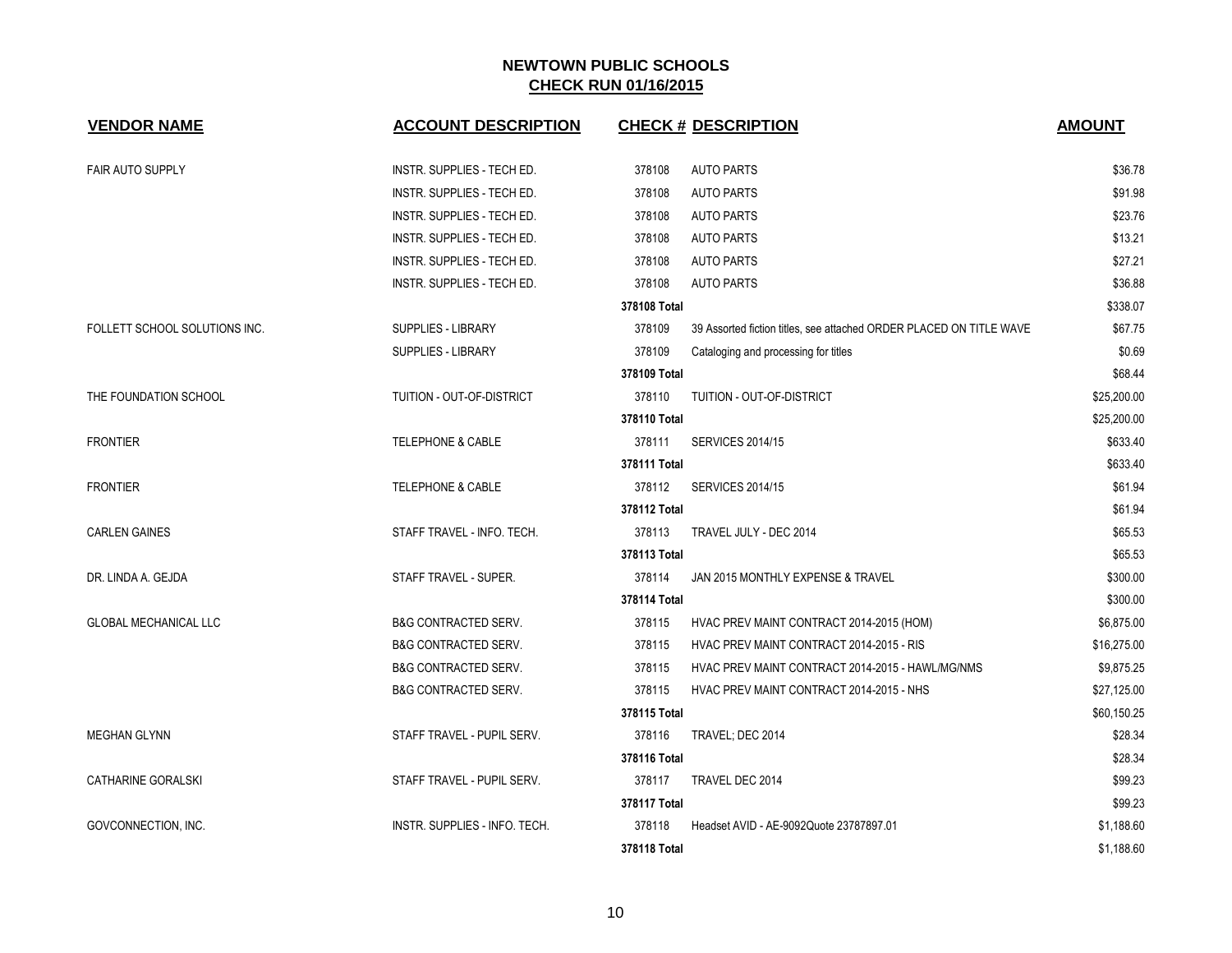| <b>VENDOR NAME</b>              | <b>ACCOUNT DESCRIPTION</b>          | <b>CHECK # DESCRIPTION</b>                                                  | <b>AMOUNT</b> |
|---------------------------------|-------------------------------------|-----------------------------------------------------------------------------|---------------|
| <b>GRAINGER</b>                 | INSTR. SUPPLIES - TECH ED.          | 378119<br><b>TECH SUPPLIES</b>                                              | \$4.48        |
|                                 | INSTR. SUPPLIES - TECH ED.          | 378119<br>CLEANERS-SOCKETS-                                                 | \$70.04       |
|                                 | INSTR. SUPPLIES - TECH ED.          | 378119<br>CABLE TIE- WASHER ASSEMBLY- GEL HAND CLEANER                      | \$112.19      |
|                                 | <b>B&amp;G SUPPLIES - MAINT.</b>    | 378119<br>BASEBOARD ENCLOSURES, THERMOSTATS, WET/DRY VAC,                   | \$92.52       |
|                                 | <b>B&amp;G SUPPLIES - MAINT.</b>    | 378119<br>BASEBOARD ENCLOSURES, THERMOSTATS, WET/DRY VAC,                   | \$192.70      |
|                                 | <b>B&amp;G SUPPLIES - MAINT.</b>    | 378119<br>BASEBOARD ENCLOSURES, THERMOSTATS, WET/DRY VAC,                   | \$233.03      |
|                                 | <b>B&amp;G SUPPLIES - MAINT.</b>    | 378119<br>BASEBOARD ENCLOSURES, THERMOSTATS, WET/DRY VAC,                   | \$39.70       |
|                                 | <b>B&amp;G SUPPLIES - MAINT.</b>    | 378119<br>BASEBOARD ENCLOSURES, THERMOSTATS, WET/DRY VAC,                   | \$169.71      |
|                                 | <b>B&amp;G SUPPLIES - MAINT.</b>    | 378119<br>BASEBOARD ENCLOSURES, THERMOSTATS, WET/DRY VAC,                   | \$5.90        |
|                                 | B&G SUPPLIES - MAINT.               | 378119<br>BASEBOARD ENCLOSURES, THERMOSTATS, WET/DRY VAC,                   | \$293.45      |
|                                 | <b>B&amp;G SUPPLIES - MAINT.</b>    | 378119<br>BASEBOARD ENCLOSURES, THERMOSTATS, WET/DRY VAC,                   | \$187.21      |
|                                 | <b>B&amp;G SUPPLIES - MAINT.</b>    | 378119<br>BASEBOARD ENCLOSURES, THERMOSTATS, WET/DRY VAC,                   | \$21.18       |
|                                 |                                     | 378119 Total                                                                | \$1,422.11    |
| HAT CITY PAPER & SUPPLY CO.     | <b>B&amp;G SUPPLIES - CUSTODIAL</b> | 378120<br>TRASH LINERS, PAPER TOWELS, VACUUM BAGS, HAND CLEANER             | \$5,680.00    |
|                                 | <b>B&amp;G SUPPLIES - CUSTODIAL</b> | 378120<br>TRASH LINERS, PAPER TOWELS, VACUUM BAGS, HAND CLEANER             | \$2,836.18    |
|                                 | <b>B&amp;G SUPPLIES - CUSTODIAL</b> | 378120<br>TRASH LINERS, PAPER TOWELS, VACUUM BAGS, HAND CLEANER             | \$2,352.00    |
|                                 |                                     | 378120 Total                                                                | \$10,868.18   |
| <b>HOUGHTON MIFFLIN COMPANY</b> | INSTR. SUPPLIES - SP. ED. PREK-8    | 378121<br>PKBS-2 PROFILE/EXAMINER RECORD FORMS Y211043752                   | \$98.00       |
|                                 | INSTR. SUPPLIES - SP. ED. PREK-8    | 378121<br><b>SHIPPING</b>                                                   | \$10.00       |
|                                 |                                     | 378121 Total                                                                | \$108.00      |
| <b>MARJORIE HOWGEGO</b>         | <b>TEXTBOOKS - CLASSROOM</b>        | 378122<br>ASSOR BOOKS                                                       | \$35.92       |
|                                 |                                     | 378122 Total                                                                | \$35.92       |
| HUGH'S MECHANICAL EQUIPMENT LLC | PROF. SERV. - B. & G.               | 378123<br>MONTHLY UNDERGROUND TANK INSPECTIONS (MG/HOM/RIS)                 | \$1,350.00    |
|                                 |                                     | 378123 Total                                                                | \$1,350.00    |
| HUGO NEU RECYCLING LLC          | <b>REFUSE REMOVAL</b>               | 378124<br>PICK UP FLUORESCENT TUBES FOR RECYCLING - ALL SCHOOLS             | \$1,271.65    |
|                                 |                                     | 378124 Total                                                                | \$1,271.65    |
| HYDE-WOODSTOCK                  | TUITION - OUT-OF-DISTRICT           | 378125<br>TUITION - OUT-OF-DISTRICT                                         | \$7,226.00    |
|                                 |                                     | 378125 Total                                                                | \$7,226.00    |
| <b>ITSAVVY LLC</b>              | REPAIRS - INFO. TECH.               | 378126<br>Tripp Lite Replacement battery - 14209061 mfg. part # RBC62-1U    | \$73.19       |
|                                 | REPAIRS - INFO. TECH.               | 378126<br>Belkin video/audio cable - 15 ft. 13822809 Mfg. Prt no. F8V331b15 | \$26.80       |
|                                 | INSTR. SUPPLIES - INFO. TECH.       | 378126<br>Vision Tek Radeon HD 4350 Graphics Card 13816742                  | \$80.15       |
|                                 |                                     | 378126 Total                                                                | \$180.14      |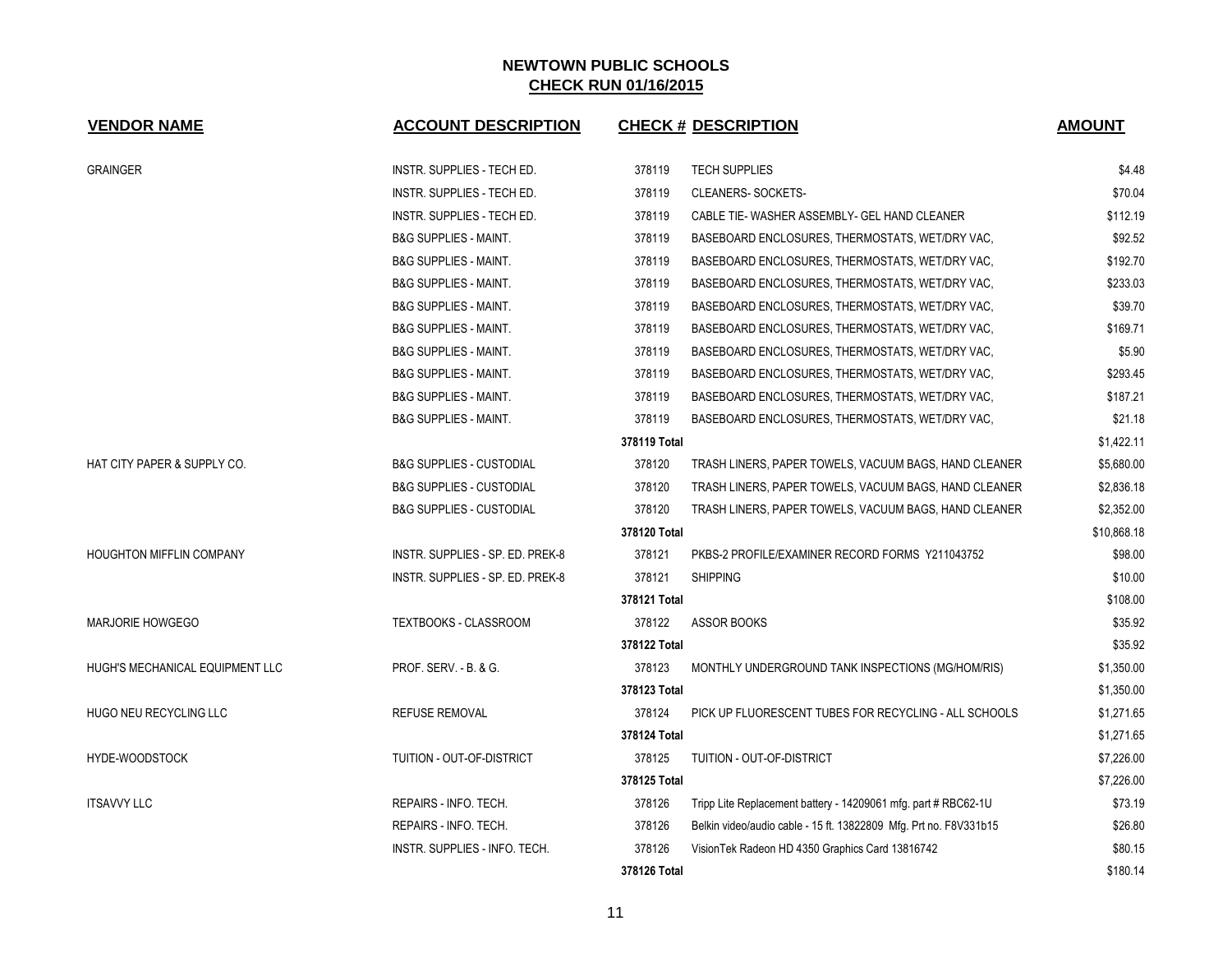| <b>VENDOR NAME</b>                | <b>ACCOUNT DESCRIPTION</b>          | <b>CHECK # DESCRIPTION</b>                            | <b>AMOUNT</b> |
|-----------------------------------|-------------------------------------|-------------------------------------------------------|---------------|
| <b>KRISTEN JACKSON</b>            | STAFF TRAVEL - PUPIL SERV.          | 378127<br>TRAVEL NOV - DEC 2014                       | \$184.52      |
|                                   |                                     | 378127 Total                                          | \$184.52      |
| LISA JOHNS                        | STAFF TRAVEL - INFO. TECH.          | 378128<br>TRAVEL DEC 2014                             | \$74.76       |
|                                   |                                     | 378128 Total                                          | \$74.76       |
| KLINGBERG FAMILY CENTERS INC.     | TUITION - OUT-OF-DISTRICT           | 378129<br>TUITION - OUT-OF-DISTRICT                   | \$6,279.97    |
|                                   |                                     | 378129 Total                                          | \$6,279.97    |
| H. KREVIT & COMPANY, INC.         | <b>B&amp;G SUPPLIES - CUSTODIAL</b> | 378130<br>CHLORINE / PH DOWN - NHS POOL               | (\$300.00)    |
|                                   | <b>B&amp;G SUPPLIES - CUSTODIAL</b> | 378130<br>CHLORINE / PH DOWN - NHS POOL               | \$1,004.83    |
|                                   |                                     | 378130 Total                                          | \$704.83      |
| LINDAMOOD-BELL LEARNING PROCESSES | STAFF TRAIN. - PUPIL SERV.          | 378131<br>V&V RHODEL ISLAND AUGUST 6, 7               | \$679.00      |
|                                   |                                     | 378131 Total                                          | \$679.00      |
| M - F ATHLETIC                    | INSTR. SUPPLIES - SPORTS            | 378132<br>FIRST PLACE TRUE GRIP INDORR SHOTS-4426A    | \$176.00      |
|                                   | INSTR. SUPPLIES - SPORTS            | 378132<br><b>SHIPPING</b>                             | \$25.00       |
|                                   |                                     | 378132 Total                                          | \$201.00      |
| DR. ANA PAULA MACHADO             | MEDICAL ADVISOR - HEALTH ADMIN      | 378133<br>MEDICAL DIRECTOR JAN 2015                   | \$833.33      |
|                                   |                                     | 378133 Total                                          | \$833.33      |
| MAGNAKLEEN SERVICES LLC           | <b>B&amp;G SUPPLIES - CUSTODIAL</b> | 378134<br>MOP / RUG SERVICE (ALL SCHOOLS) - 2014-2015 | \$106.20      |
|                                   | <b>B&amp;G SUPPLIES - CUSTODIAL</b> | 378134<br>MOP / RUG SERVICE (ALL SCHOOLS) - 2014-2015 | \$33.80       |
|                                   | <b>B&amp;G SUPPLIES - CUSTODIAL</b> | 378134<br>MOP / RUG SERVICE (ALL SCHOOLS) - 2014-2015 | \$47.15       |
|                                   | <b>B&amp;G SUPPLIES - CUSTODIAL</b> | 378134<br>MOP / RUG SERVICE (ALL SCHOOLS) - 2014-2015 | \$60.65       |
|                                   | <b>B&amp;G SUPPLIES - CUSTODIAL</b> | 378134<br>MOP / RUG SERVICE (ALL SCHOOLS) - 2014-2015 | \$21.50       |
|                                   | <b>B&amp;G SUPPLIES - CUSTODIAL</b> | 378134<br>MOP / RUG SERVICE (ALL SCHOOLS) - 2014-2015 | \$30.65       |
|                                   | <b>B&amp;G SUPPLIES - CUSTODIAL</b> | 378134<br>MOP / RUG SERVICE (ALL SCHOOLS) - 2014-2015 | \$28.25       |
|                                   | <b>B&amp;G SUPPLIES - CUSTODIAL</b> | 378134<br>MOP / RUG SERVICE (ALL SCHOOLS) - 2014-2015 | \$106.20      |
|                                   | <b>B&amp;G SUPPLIES - CUSTODIAL</b> | 378134<br>MOP / RUG SERVICE (ALL SCHOOLS) - 2014-2015 | \$33.80       |
|                                   | <b>B&amp;G SUPPLIES - CUSTODIAL</b> | 378134<br>MOP / RUG SERVICE (ALL SCHOOLS) - 2014-2015 | \$47.15       |
|                                   | <b>B&amp;G SUPPLIES - CUSTODIAL</b> | 378134<br>MOP / RUG SERVICE (ALL SCHOOLS) - 2014-2015 | \$60.65       |
|                                   | <b>B&amp;G SUPPLIES - CUSTODIAL</b> | 378134<br>MOP / RUG SERVICE (ALL SCHOOLS) - 2014-2015 | \$21.50       |
|                                   | <b>B&amp;G SUPPLIES - CUSTODIAL</b> | 378134<br>MOP / RUG SERVICE (ALL SCHOOLS) - 2014-2015 | \$30.65       |
|                                   | <b>B&amp;G SUPPLIES - CUSTODIAL</b> | 378134<br>MOP / RUG SERVICE (ALL SCHOOLS) - 2014-2015 | \$28.25       |
|                                   | <b>B&amp;G SUPPLIES - CUSTODIAL</b> | 378134<br>MOP / RUG SERVICE (ALL SCHOOLS) - 2014-2015 | \$106.20      |
|                                   | <b>B&amp;G SUPPLIES - CUSTODIAL</b> | 378134<br>MOP / RUG SERVICE (ALL SCHOOLS) - 2014-2015 | \$33.80       |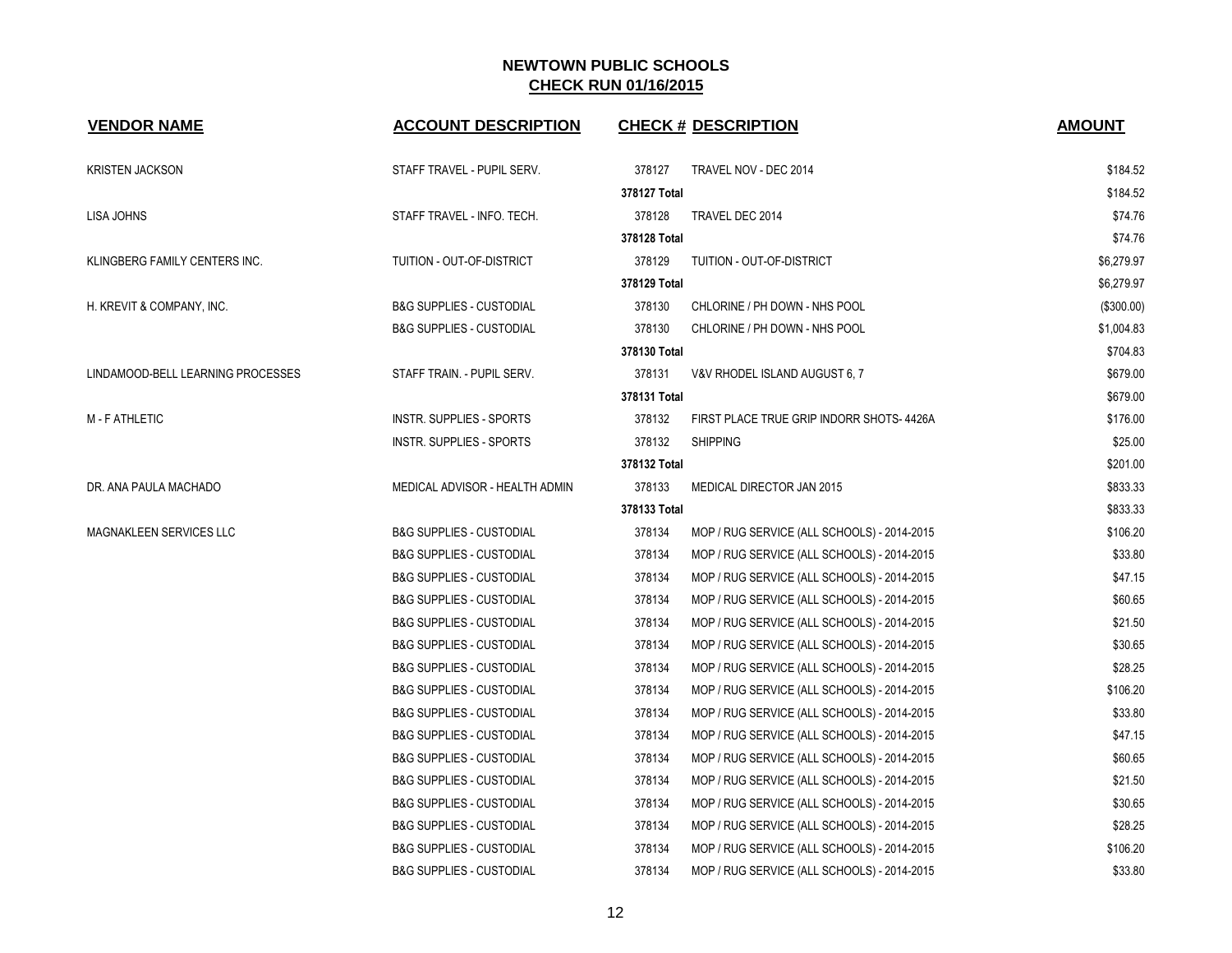| <b>VENDOR NAME</b>          | <b>ACCOUNT DESCRIPTION</b>          |              | <b>CHECK # DESCRIPTION</b>                                 | <b>AMOUNT</b> |
|-----------------------------|-------------------------------------|--------------|------------------------------------------------------------|---------------|
| MAGNAKLEEN SERVICES LLC     | <b>B&amp;G SUPPLIES - CUSTODIAL</b> | 378134       | MOP / RUG SERVICE (ALL SCHOOLS) - 2014-2015                | \$18.00       |
|                             | <b>B&amp;G SUPPLIES - CUSTODIAL</b> | 378134       | MOP / RUG SERVICE (ALL SCHOOLS) - 2014-2015                | \$144.00      |
|                             | <b>B&amp;G SUPPLIES - CUSTODIAL</b> | 378134       | MOP / RUG SERVICE (ALL SCHOOLS) - 2014-2015                | \$130.00      |
|                             | <b>B&amp;G SUPPLIES - CUSTODIAL</b> | 378134       | MOP / RUG SERVICE (ALL SCHOOLS) - 2014-2015                | \$166.50      |
|                             | <b>B&amp;G SUPPLIES - CUSTODIAL</b> | 378134       | MOP / RUG SERVICE (ALL SCHOOLS) - 2014-2015                | \$48.50       |
|                             | <b>B&amp;G SUPPLIES - CUSTODIAL</b> | 378134       | MOP / RUG SERVICE (ALL SCHOOLS) - 2014-2015                | \$19.50       |
|                             | <b>B&amp;G SUPPLIES - CUSTODIAL</b> | 378134       | MOP / RUG SERVICE (ALL SCHOOLS) - 2014-2015                | \$36.00       |
|                             | <b>B&amp;G SUPPLIES - CUSTODIAL</b> | 378134       | MOP / RUG SERVICE (ALL SCHOOLS) - 2014-2015                | \$18.00       |
|                             | <b>B&amp;G SUPPLIES - CUSTODIAL</b> | 378134       | MOP / RUG SERVICE (ALL SCHOOLS) - 2014-2015                | \$144.00      |
|                             | <b>B&amp;G SUPPLIES - CUSTODIAL</b> | 378134       | MOP / RUG SERVICE (ALL SCHOOLS) - 2014-2015                | \$130.00      |
|                             | <b>B&amp;G SUPPLIES - CUSTODIAL</b> | 378134       | MOP / RUG SERVICE (ALL SCHOOLS) - 2014-2015                | \$166.50      |
|                             | <b>B&amp;G SUPPLIES - CUSTODIAL</b> | 378134       | MOP / RUG SERVICE (ALL SCHOOLS) - 2014-2015                | \$48.50       |
|                             | <b>B&amp;G SUPPLIES - CUSTODIAL</b> | 378134       | MOP / RUG SERVICE (ALL SCHOOLS) - 2014-2015                | \$19.50       |
|                             | <b>B&amp;G SUPPLIES - CUSTODIAL</b> | 378134       | MOP / RUG SERVICE (ALL SCHOOLS) - 2014-2015                | \$36.00       |
|                             | <b>B&amp;G SUPPLIES - CUSTODIAL</b> | 378134       | MOP / RUG SERVICE (ALL SCHOOLS) - 2014-2015                | \$18.00       |
|                             | <b>B&amp;G SUPPLIES - CUSTODIAL</b> | 378134       | MOP / RUG SERVICE (ALL SCHOOLS) - 2014-2015                | \$144.00      |
|                             |                                     | 378134 Total |                                                            | \$2,083.40    |
| MAHARD'S PIANO SERVICE, LLC | <b>REPAIRS - MUSIC</b>              | 378135       | Piano tuning at MGS on 1/12/2015 for winter concert,       | \$135.00      |
|                             |                                     | 378135 Total |                                                            | \$135.00      |
| ANN MAJURE PH. D.           | PROF. SERV. - PSYCH/MED. EVAL.      | 378136       | PROF. SERV. - PSYCH/MED. EVAL.                             | \$1,500.00    |
|                             |                                     | 378136 Total |                                                            | \$1,500.00    |
| W.B. MASON., INC.           | OFF. SUPPLIES - BUS. SERV.          | 378137       | <b>SUPPLIES 2014/15</b>                                    | \$242.40      |
|                             | OFF. SUPPLIES - BUS. SERV.          | 378137       | <b>SUPPLIES 2014/15</b>                                    | (\$72.00)     |
|                             | OFF. SUPPLIES - BUS. SERV.          | 378137       | <b>SUPPLIES 2014/15</b>                                    | \$119.88      |
|                             | OFF. SUPPLIES - BUS. SERV.          | 378137       | <b>SUPPLIES 2014/15</b>                                    | \$213.82      |
|                             | INSTR. SUPPLIES - ART               | 378137       | State of CT Contract #12PSX0108                            | \$258.54      |
|                             | INSTR. SUPPLIES - CLASSROOM         | 378137       | Chair, comfort series HON-5901AB62T, burgandy, no shipping | \$159.95      |
|                             | INSTR. SUPPLIES - CLASSROOM         | 378137       | Hammermill copy paper HAM-105007 free shipping             | \$2,999.25    |
|                             | INSTR. SUPPLIES - ENGLISH           | 378137       | CASMP2201BE PAPER BLUE                                     | \$6.80        |
|                             | INSTR. SUPPLIES - ENGLISH           | 378137       | CASMP2201CHE PAPER RED                                     | \$6.80        |
|                             | INSTR. SUPPLIES - ENGLISH           | 378137       | CASMP2201CY PAPER YELLOW                                   | \$6.80        |
|                             | <b>INSTR. SUPPLIES - ENGLISH</b>    | 378137       | CASMP2201GN PAPER GREEN                                    | \$6.80        |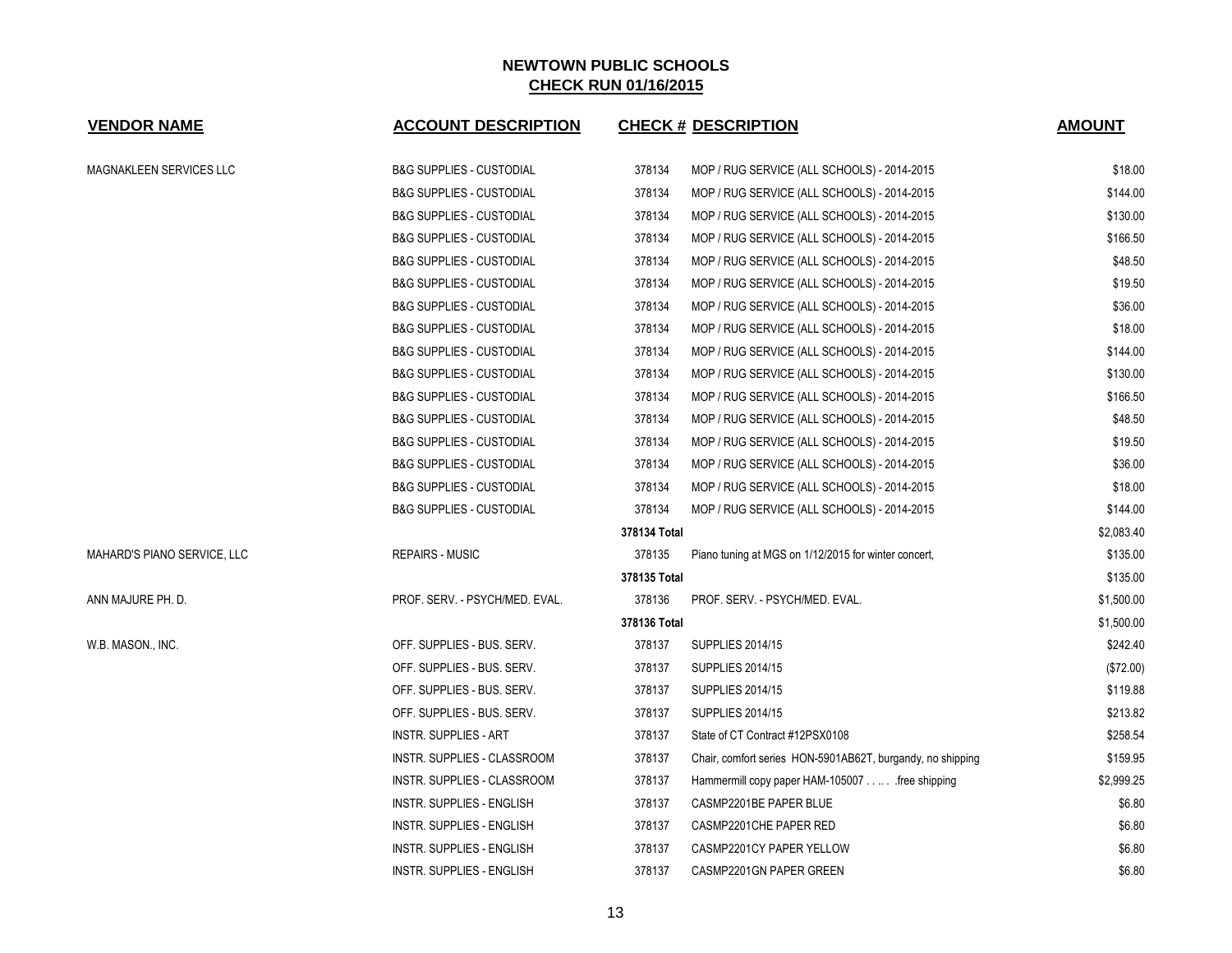| <b>VENDOR NAME</b>        | <b>ACCOUNT DESCRIPTION</b>          | <b>CHECK # DESCRIPTION</b>                                              | <b>AMOUNT</b> |
|---------------------------|-------------------------------------|-------------------------------------------------------------------------|---------------|
| W.B. MASON., INC.         | <b>INSTR. SUPPLIES - ENGLISH</b>    | 378137<br>CASMP2201LV PAPER PURPLE                                      | \$6.80        |
|                           | <b>INSTR. SUPPLIES - ENGLISH</b>    | 378137<br>CASMP2201PK PAPER PINK                                        | \$6.80        |
|                           | <b>INSTR. SUPPLIES - ENGLISH</b>    | 378137<br>CASMP2201TT PAPER TURQUOISE                                   | \$6.80        |
|                           | <b>INSTR. SUPPLIES - ENGLISH</b>    | 378137<br>PAC8708 12 X 18 WHITE CONSTRUCTION                            | \$41.80       |
|                           | OFF. SUPPLIES - ADMIN.              | 378137<br>COPY PAPER- 8 1/2-11 WBM21200                                 | \$9,708.00    |
|                           | INSTR. SUPPLIES - CLASSROOM         | 378137<br>SOU964C Southworth Parchment Specialty Paper Blue 24 lbs.     | \$25.76       |
|                           | <b>B&amp;G SUPPLIES - ADMIN.</b>    | 378137<br>BOTTLED WATER - MAINT DEPT.                                   | (\$30.00)     |
|                           | <b>B&amp;G SUPPLIES - ADMIN.</b>    | 378137<br>BOTTLED WATER - MAINT DEPT.                                   | \$90.25       |
|                           |                                     | 378137 Total                                                            | \$13,805.25   |
| <b>METRO SWIM SHOP</b>    | INSTR. SUPPLIES - SPORTS            | 378138<br><b>SWIM CAPS</b>                                              | \$175.00      |
|                           | INSTR. SUPPLIES - SPORTS            | 378138<br>SPEEDO MALE AND FEMALE SWIMSUITS                              | \$1,294.00    |
|                           |                                     | 378138 Total                                                            | \$1,469.00    |
| WILLIAM B. MEYER INC.     | OFF. SUPPLIES - PUPIL SERV.         | 378139<br>MONTHLY STORAGE                                               | \$43.74       |
|                           |                                     | 378139 Total                                                            | \$43.74       |
| MOBILE MINI, INC.         | EQUIP RENTAL - B&G                  | 378140<br>STORAGE CONTAINER RENTAL E726 - 2014-2015                     | \$75.00       |
|                           |                                     | 378140 Total                                                            | \$75.00       |
| MOORE MEDICAL LLC         | <b>MEDICAL SUPPLIES - ELEM.</b>     | 378141<br>Moore brand Nitrile Powder Free Gloves Medium #74396-40 boxes | \$409.60      |
|                           | MEDICAL SUPPLIES - H.S.             | 378141<br>6 cases of #77009 pillow case covers,                         | \$194.76      |
|                           | <b>B&amp;G SUPPLIES - CUSTODIAL</b> | 378141<br>NON LATEX GLOVES - CUST SUPPLIES                              | \$618.50      |
|                           |                                     | 378141 Total                                                            | \$1,222.86    |
| E. A. MORSE & CO. INC.    | <b>REPAIRS - CUSTODIAL</b>          | 378142<br>REPAIR PARTS - CUSTODIAL MACHINES                             | \$41.76       |
|                           | <b>REPAIRS - CUSTODIAL</b>          | 378142<br>REPAIR PARTS - CUSTODIAL MACHINES                             | \$141.30      |
|                           |                                     | 378142 Total                                                            | \$183.06      |
| MUSIC & ARTS CENTER, INC. | <b>INSTR. SUPPLIES - MUSIC</b>      | 378143<br>For Band supplies throughout the year                         | \$215.88      |
|                           | <b>INSTR. SUPPLIES - MUSIC</b>      | 378143<br>For Band supplies throughout the year                         | \$11.59       |
|                           |                                     | 378143 Total                                                            | \$227.47      |
| <b>NAESP</b>              | STAFF TRAIN. - ADMIN.               | 378144<br>membership for 2015                                           | \$235.00      |
|                           |                                     | 378144 Total                                                            | \$235.00      |
| TIMOTHY NAPOLITANO        | STAFF TRAVEL - ADMIN.               | 378145<br><b>TRAVEL HP STUDY WORKSHOP</b>                               | \$58.24       |
|                           |                                     | 378145 Total                                                            | \$58.24       |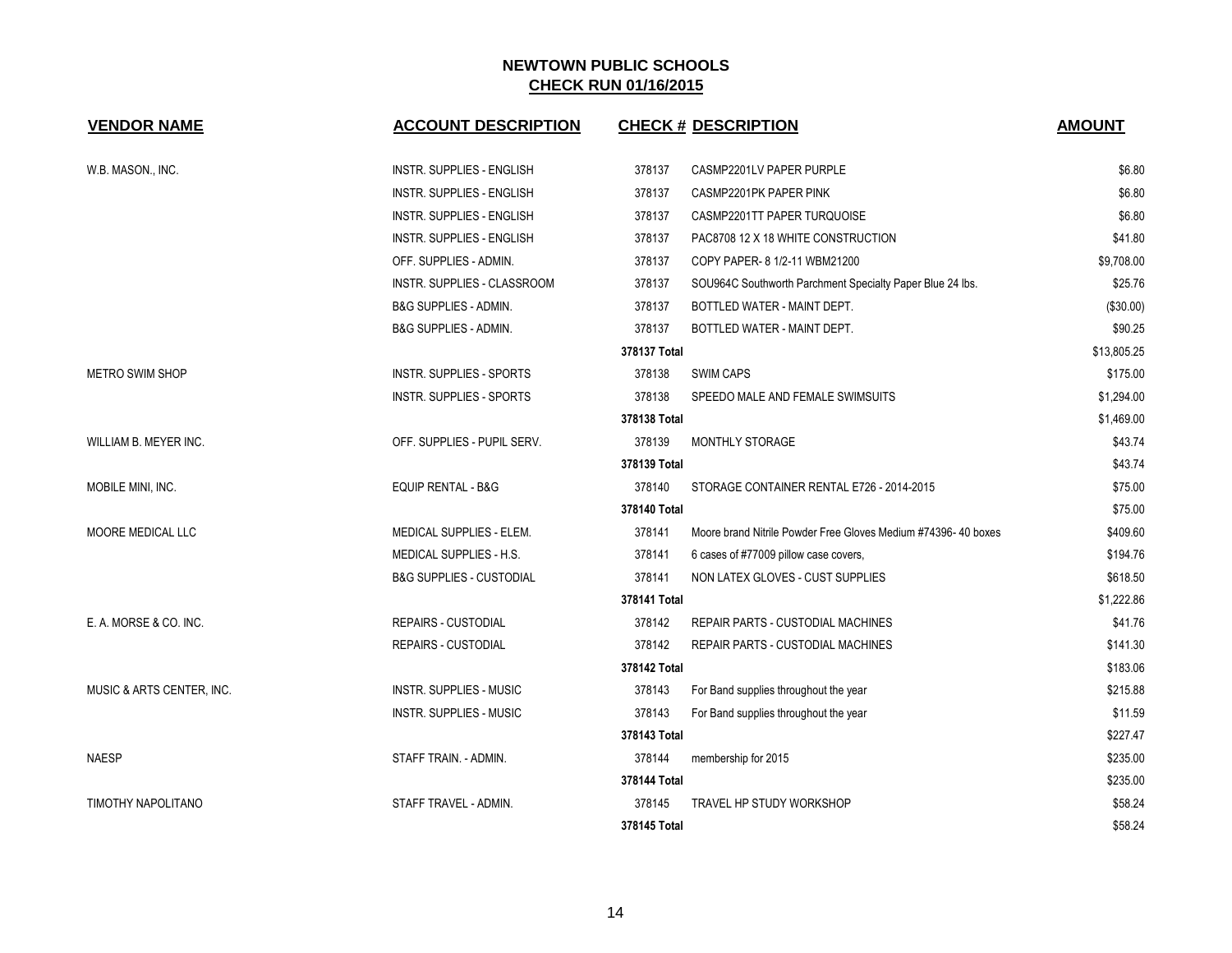| <b>VENDOR NAME</b>         | <b>ACCOUNT DESCRIPTION</b>       |              | <b>CHECK # DESCRIPTION</b>         | <b>AMOUNT</b> |
|----------------------------|----------------------------------|--------------|------------------------------------|---------------|
| NASCO                      | <b>INSTR. SUPPLIES - SCIENCE</b> | 378146       | Balsa Wood Bridge Class Pack       | \$178.37      |
|                            | <b>INSTR. SUPPLIES - SCIENCE</b> | 378146       | Balsa Wood Bridge Class Pack       | \$59.46       |
|                            |                                  | 378146 Total |                                    | \$237.83      |
| NEWTOWN BOARD OF EDUCATION | MEDICAL INS. PREMIUMS            | 378147       | <b>LONG TERM DISABILITY</b>        | \$1,907.65    |
|                            | <b>ADMINISTRATION FEES</b>       | 378147       | <b>DENTAL ADM</b>                  | \$2,715.00    |
|                            | <b>ADMINISTRATION FEES</b>       | 378147       | COBRA ADM JAN 2015                 | \$300.00      |
|                            | <b>ADMINISTRATION FEES</b>       | 378147       | RETIREE ADM FEE DEC 2014           | \$230.00      |
|                            | LIFE INSURANCE                   | 378147       | AD&D PREMIUM                       | \$1,189.26    |
|                            | LIFE INSURANCE                   | 378147       | LIFE PREMIUM                       | \$5,946.30    |
|                            |                                  | 378147 Total |                                    | \$12,288.21   |
| NEWTOWN CULINARY           | OFF./MEETING SUPPLIES - B.O.E.   | 378148       | <b>VIP LUNCH BOE</b>               | \$225.00      |
|                            | OFF. SUPPLIES - ADMIN.           | 378148       | <b>DISTRICT ROUNDS</b>             | \$240.00      |
|                            | INSTR. SUPPLIES - SOC. STUDIES   | 378148       | CONVERSATION ON RACE               | \$270.00      |
|                            | INSTR. SUPPLIES - CLASSROOM      | 378148       | FACULTY MEETING- HOLIDAY BREAKFAST | \$1,237.50    |
|                            | INSTR. SUPPLIES - CLASSROOM      | 378148       | DECEMBER FACULTY MEETING           | \$150.00      |
|                            |                                  | 378148 Total |                                    | \$2,122.50    |
| NEWTOWN HARDWARE           | <b>B&amp;G SUPPLIES - MAINT.</b> | 378149       | MAINTENANCE SUPPLIES - 2014-2015   | \$37.98       |
|                            | <b>B&amp;G SUPPLIES - MAINT.</b> | 378149       | MAINTENANCE SUPPLIES - 2014-2015   | \$50.95       |
|                            | <b>B&amp;G SUPPLIES - MAINT.</b> | 378149       | MAINTENANCE SUPPLIES - 2014-2015   | \$57.56       |
|                            | <b>B&amp;G SUPPLIES - MAINT.</b> | 378149       | MAINTENANCE SUPPLIES - 2014-2015   | \$6.29        |
|                            | <b>B&amp;G SUPPLIES - MAINT.</b> | 378149       | MAINTENANCE SUPPLIES - 2014-2015   | \$90.85       |
|                            | <b>B&amp;G SUPPLIES - MAINT.</b> | 378149       | MAINTENANCE SUPPLIES - 2014-2015   | \$40.92       |
|                            | <b>B&amp;G SUPPLIES - MAINT.</b> | 378149       | MAINTENANCE SUPPLIES - 2014-2015   | \$50.35       |
|                            | <b>B&amp;G SUPPLIES - MAINT.</b> | 378149       | MAINTENANCE SUPPLIES - 2014-2015   | \$22.68       |
|                            | <b>B&amp;G SUPPLIES - MAINT.</b> | 378149       | MAINTENANCE SUPPLIES - 2014-2015   | \$10.22       |
|                            | <b>B&amp;G SUPPLIES - MAINT.</b> | 378149       | MAINTENANCE SUPPLIES - 2014-2015   | \$2.51        |
|                            | <b>B&amp;G SUPPLIES - MAINT.</b> | 378149       | MAINTENANCE SUPPLIES - 2014-2015   | \$57.58       |
|                            | <b>B&amp;G SUPPLIES - MAINT.</b> | 378149       | MAINTENANCE SUPPLIES - 2014-2015   | \$13.12       |
|                            | <b>B&amp;G SUPPLIES - MAINT.</b> | 378149       | MAINTENANCE SUPPLIES - 2014-2015   | \$120.53      |
|                            | <b>B&amp;G SUPPLIES - MAINT.</b> | 378149       | MAINTENANCE SUPPLIES - 2014-2015   | \$7.18        |
|                            | <b>B&amp;G SUPPLIES - MAINT.</b> | 378149       | MAINTENANCE SUPPLIES - 2014-2015   | \$4.49        |
|                            | <b>B&amp;G SUPPLIES - MAINT.</b> | 378149       | MAINTENANCE SUPPLIES - 2014-2015   | \$43.17       |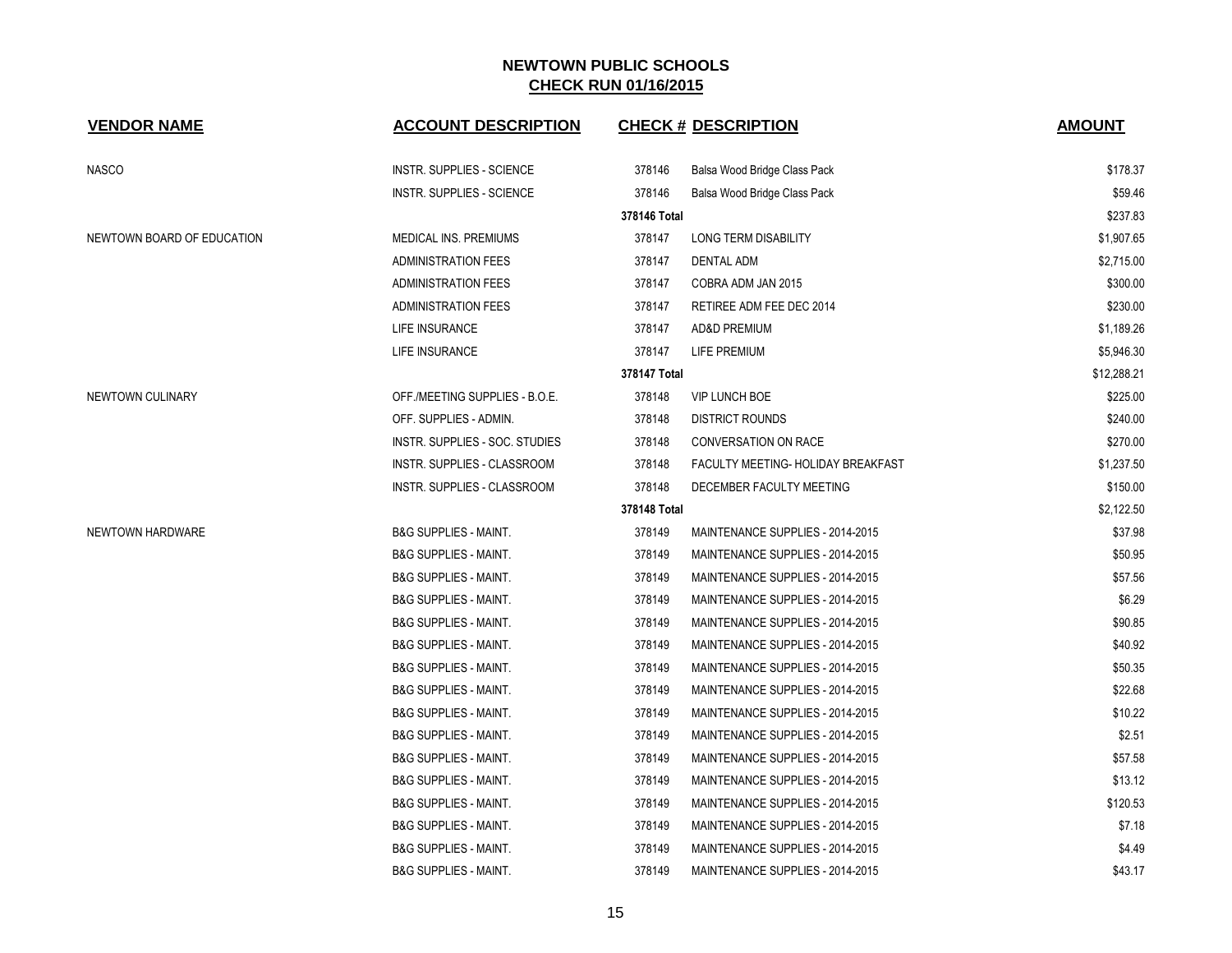| <b>VENDOR NAME</b>               | <b>ACCOUNT DESCRIPTION</b>          | <b>CHECK # DESCRIPTION</b>                             | <b>AMOUNT</b> |
|----------------------------------|-------------------------------------|--------------------------------------------------------|---------------|
| NEWTOWN HARDWARE                 | <b>B&amp;G SUPPLIES - MAINT.</b>    | 378149<br>MAINTENANCE SUPPLIES - 2014-2015             | \$62.27       |
|                                  | <b>B&amp;G SUPPLIES - MAINT.</b>    | 378149<br>MAINTENANCE SUPPLIES - 2014-2015             | \$35.93       |
|                                  | <b>B&amp;G SUPPLIES - MAINT.</b>    | 378149<br>MAINTENANCE SUPPLIES - 2014-2015             | \$62.49       |
|                                  | <b>B&amp;G SUPPLIES - MAINT.</b>    | 378149<br>MAINTENANCE SUPPLIES - 2014-2015             | \$21.57       |
|                                  | <b>B&amp;G SUPPLIES - MAINT.</b>    | 378149<br>MAINTENANCE SUPPLIES - 2014-2015             | \$41.67       |
|                                  | <b>B&amp;G SUPPLIES - MAINT.</b>    | 378149<br>MAINTENANCE SUPPLIES - 2014-2015             | \$8.10        |
|                                  | <b>B&amp;G SUPPLIES - MAINT.</b>    | 378149<br>MAINTENANCE SUPPLIES - 2014-2015             | (\$21.14)     |
|                                  |                                     | 378149 Total                                           | \$827.27      |
| NEWTOWN MIDDLE SCHOOL            | CONTRACTED SERV. - SPORTS           | 378150<br>For payment of umpires and referees          | \$1,329.90    |
|                                  |                                     | 378150 Total                                           | \$1,329.90    |
| NORTHEASTERN COMMUNICATIONS INC. | <b>EQUIPMENT - DISTRICT</b>         | XPR3500 RADIOS<br>378151                               | \$1,498.50    |
|                                  | <b>EQUIPMENT - DISTRICT</b>         | 378151<br>LICENSE KEY FOR EACH RADIO                   | \$249.00      |
|                                  | <b>EQUIPMENT - DISTRICT</b>         | 378151<br><b>SHIPPING</b>                              | \$24.00       |
|                                  | <b>EQUIPMENT - DISTRICT</b>         | 378151<br>RADIO DISCOUNT                               | (\$773.80)    |
|                                  |                                     | 378151 Total                                           | \$997.70      |
| ON-SITE SHREDDING                | CONTRACTED SERV. - BUS. SERV.       | 378152<br>SHREDDING SERV AT C/O 2014/15                | \$35.00       |
|                                  |                                     | 378152 Total                                           | \$35.00       |
| OTIS ELEVATOR COMPANY            | <b>B&amp;G CONTRACTED SERV.</b>     | 378153<br>ELEVATOR SVC CONTRACT - HAWL / RIS 2014-2015 | \$267.57      |
|                                  |                                     | 378153 Total                                           | \$267.57      |
| <b>FRANCO PALMIERI</b>           | <b>B&amp;G SUPPLIES - CUSTODIAL</b> | 378154<br>SHOES (50059)                                | \$100.00      |
|                                  |                                     | 378154 Total                                           | \$100.00      |
| PAR INC.                         | INSTR. SUPPLIES - PSYCH.            | 378155<br>BRIEF WW5314RF SELF REPORT                   | \$132.00      |
|                                  | INSTR. SUPPLIES - PSYCH.            | 378155<br>BRIEF WW4468TB BRIEF TEACHER                 | \$112.00      |
|                                  | INSTR. SUPPLIES - PSYCH.            | 378155<br>BRIEF WW4467TB PARENT FORM                   | \$112.00      |
|                                  | INSTR. SUPPLIES - PSYCH.            | <b>SHIPPING</b><br>378155                              | \$28.48       |
|                                  | INSTR. SUPPLIES - PSYCH.            | 378155<br>EDDT-PF RESPONSE BOOKLET WW6846RF            | \$198.00      |
|                                  | INSTR. SUPPLIES - PSYCH.            | 378155<br>EDDT-TEACHER ITEM BOOKLET WW6009-TB          | \$99.00       |
|                                  | INSTR. SUPPLIES - PSYCH.            | 378155<br><b>SHIPPING</b>                              | \$23.76       |
|                                  |                                     | 378155 Total                                           | \$705.24      |
| T.R. PAUL INC.                   | <b>PENSION PLAN</b>                 | 378156<br>PENSION PLAN JAN 2015                        | \$195.00      |
|                                  |                                     | 378156 Total                                           | \$195.00      |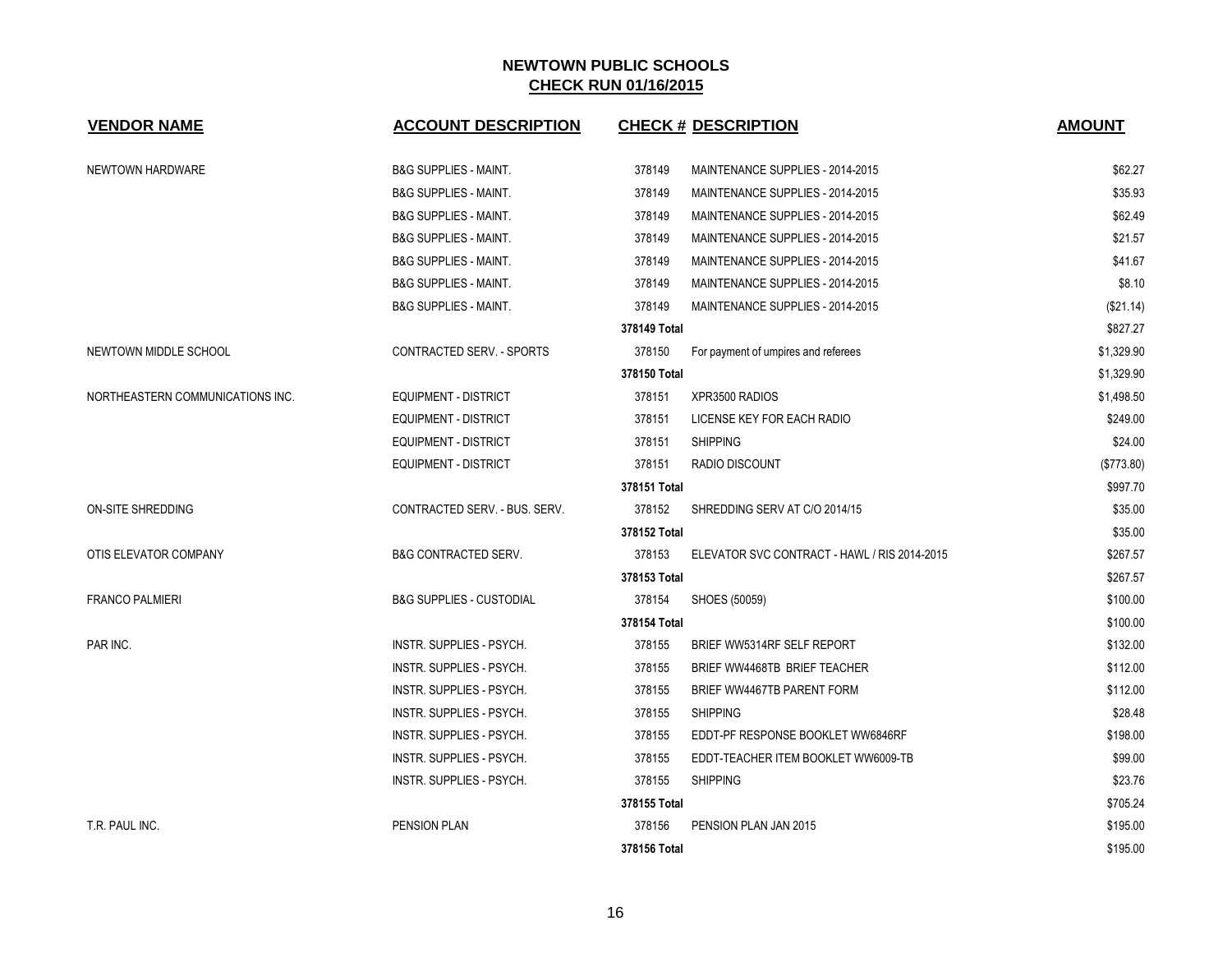| <b>VENDOR NAME</b>                | <b>ACCOUNT DESCRIPTION</b>         | <b>CHECK # DESCRIPTION</b>                                                | <b>AMOUNT</b> |
|-----------------------------------|------------------------------------|---------------------------------------------------------------------------|---------------|
| PCM-G                             | <b>SUPPLIES - LIBRARY</b>          | 378157<br>BLACK print ribbon for Brother fax machine                      | \$55.90       |
|                                   |                                    | 378157 Total                                                              | \$55.90       |
| <b>J.W. PEPPER &amp; SON INC.</b> | <b>INSTR. SUPPLIES - MUSIC</b>     | 378158<br><b>MUSIC SUPPLIES</b>                                           | \$154.99      |
|                                   | <b>INSTR. SUPPLIES - MUSIC</b>     | 378158<br><b>MUSIC SUPPLIES</b>                                           | \$134.99      |
|                                   |                                    | 378158 Total                                                              | \$289.98      |
| PERKINS SCHOOL FOR THE BLIND      | TUITION - OUT-OF-DISTRICT          | 378159<br>TUITION - OUT-OF-DISTRICT                                       | \$16,480.50   |
|                                   |                                    | 378159 Total                                                              | \$16,480.50   |
| PETTY CASH                        | <b>REPAIRS - LIBRARY</b>           | 378160<br>PETTY CASH                                                      | \$29.18       |
|                                   | INSTR. SUPPLIES - CLASSROOM        | 378160<br>PETTY CASH                                                      | \$60.08       |
|                                   |                                    | 378160 Total                                                              | \$89.26       |
| <b>MARK J. POMPANO</b>            | STAFF TRAVEL - SECURITY            | 378161<br>TRAVEL 12/01/14 - 12/31/14                                      | \$75.04       |
|                                   |                                    | 378161 Total                                                              | \$75.04       |
| <b>DEBORAH POND</b>               | <b>INSTR. SUPPLIES - CLASSROOM</b> | 378162<br>SUPPLIES CLASSROOM                                              | \$90.58       |
|                                   |                                    | 378162 Total                                                              | \$90.58       |
| <b>QUALITY IMPROVEMENTS LLC</b>   | <b>EMERGENCY REPAIRS - M.G.</b>    | ROOF LEAK REPAIRS - MG<br>378163                                          | \$2,402.10    |
|                                   |                                    | 378163 Total                                                              | \$2,402.10    |
| PEGGY RAGAINI                     | INSTR. SUPPLIES - CLASSROOM        | 378164<br><b>JR/SR PROJECT CLASS</b>                                      | \$60.50       |
|                                   |                                    | 378164 Total                                                              | \$60.50       |
| <b>RANGER RICK</b>                | <b>INSTR. SUPPLIES - CLASSROOM</b> | 378165<br>2-year subscription to Ranger Rick for Lynn Monahan-no shipping | \$28.90       |
|                                   |                                    | 378165 Total                                                              | \$28.90       |
| REALLY GOOD STUFF INC.            | INSTR. SUPPLIES - CLASSROOM        | 378166<br>Four Pack Multi-Color Chapter Book                              | \$209.72      |
|                                   | INSTR. SUPPLIES - CLASSROOM        | 378166<br>Ready to Decorate Book Holders Item                             | \$95.52       |
|                                   | INSTR. SUPPLIES - CLASSROOM        | 378166<br>Picture Book Bins Item Code #162129                             | \$209.79      |
|                                   | <b>INSTR. SUPPLIES - CLASSROOM</b> | 378166<br>12 Pack Universal Basket and Bin La                             | \$195.86      |
|                                   | INSTR. SUPPLIES - CLASSROOM        | 378166<br>Chapter Book Bins (multicolor) Item                             | \$29.96       |
|                                   | INSTR. SUPPLIES - CLASSROOM        | 378166<br>Picture Book Bins Item #162129AHJ                               | \$29.97       |
|                                   | INSTR. SUPPLIES - CLASSROOM        | 378166<br>Classroom paper baskets 5 pack neon                             | \$24.99       |
|                                   | INSTR. SUPPLIES - CLASSROOM        | 378166<br>Classroom stacking bins 5 pack Neon                             | \$49.98       |
|                                   | INSTR. SUPPLIES - CLASSROOM        | 378166<br>POSTAGE & PROCESSING                                            | \$18.41       |
|                                   |                                    | 378166 Total                                                              | \$864.20      |
| REGIONAL SCHOOL DISTRICT #14      | TUITION - OUT-OF-DISTRICT REG. ED. | 378167<br>TUITION - OUT-OF-DISTRICT REG. ED.                              | \$13,645.60   |
|                                   |                                    | 378167 Total                                                              | \$13,645.60   |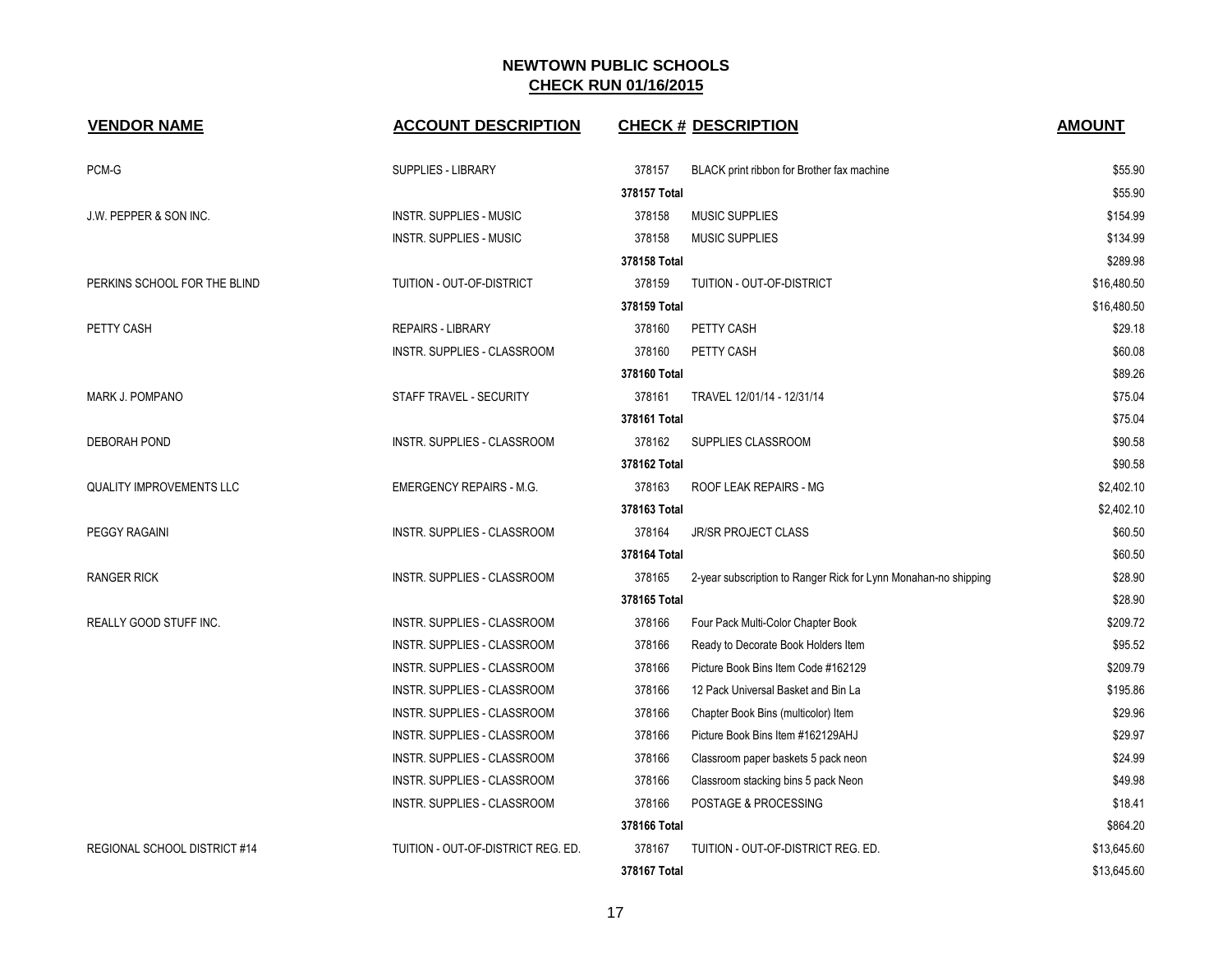| <b>VENDOR NAME</b>                | <b>ACCOUNT DESCRIPTION</b>       | <b>CHECK # DESCRIPTION</b>                                                    | <b>AMOUNT</b> |
|-----------------------------------|----------------------------------|-------------------------------------------------------------------------------|---------------|
| RENAISSANCE LEARNING INC.         | CONTRACTED SERV. - LIBRARY       | 378168<br>12 Additional Seats for Accelerated Reader---Downloaded             | \$38.40       |
|                                   |                                  | 378168 Total                                                                  | \$38.40       |
| RIDDELL/ ALL AMERICAN SPORTS CORP | <b>INSTR. SUPPLIES - SPORTS</b>  | 378169<br>HELMET- FACEGUARD- SHOULDER PAD-                                    | \$1,260.70    |
|                                   | INSTR. SUPPLIES - SPORTS         | 378169<br><b>HELMET- FACE GUARDS</b>                                          | \$1,046.00    |
|                                   | <b>INSTR. SUPPLIES - SPORTS</b>  | 378169<br>FOOTBALL JERSEYS                                                    | \$6,848.50    |
|                                   |                                  | 378169 Total                                                                  | \$9,155.20    |
| SAFEGUARD BUSINESS SYSTEMS        | OFF. SUPPLIES - BUS. SERV.       | 378170<br>2500 BURGUNDY BROWN PAYROLL CHECKS                                  | \$313.50      |
|                                   | OFF. SUPPLIES - BUS. SERV.       | 378170<br>5000 BLUE A/P CHECKS STOCK                                          | \$357.00      |
|                                   | OFF. SUPPLIES - BUS. SERV.       | 378170<br><b>SHIPPING</b>                                                     | \$61.71       |
|                                   |                                  | 378170 Total                                                                  | \$732.21      |
| <b>NELSON M. SANTOS</b>           | STAFF TRAVEL - INFO. TECH.       | 378171<br>TRAVEL DEC 2014                                                     | \$30.80       |
|                                   |                                  | 378171 Total                                                                  | \$30.80       |
| SCHOLASTIC READING CLUB           | <b>TEXTBOOKS - READING</b>       | 378172<br>Set up for orders throughout the year                               | \$257.50      |
|                                   |                                  | 378172 Total                                                                  | \$257.50      |
| SCHOOL SPECIALTY                  | SUPPLIES - LIBRARY               | 378173<br>See attached. According to Connecticut State Contract No. 12PSX0108 | \$117.94      |
|                                   | <b>INSTR. SUPPLIES - ART</b>     | 378173<br>BRUSHES WATERCOLOR AND BRUSHES WATERCOLOR                           | \$147.11      |
|                                   |                                  | 378173 Total                                                                  | \$265.05      |
| NANCY SCHWARTZ, DR.               | PROF. SERV. - SP/HEAR.           | 378174<br>PROF. SERV. - SP/HEAR.                                              | \$860.00      |
|                                   |                                  | 378174 Total                                                                  | \$860.00      |
| SECURE ECO SHRED                  | OFF. SUPPLIES - ADMIN.           | 378175<br>Shredding services - Invoice # 1215-4675                            | \$35.00       |
|                                   |                                  | 378175 Total                                                                  | \$35.00       |
| J.A. SEXAUER                      | <b>B&amp;G SUPPLIES - MAINT.</b> | 378176<br>FLUSH VALVES, BRASS CLOSINGS - PLUMBING SUPPLIES                    | \$77.10       |
|                                   | <b>B&amp;G SUPPLIES - MAINT.</b> | 378176<br>FLUSH VALVES, BRASS CLOSINGS - PLUMBING SUPPLIES                    | \$964.03      |
|                                   | <b>B&amp;G SUPPLIES - MAINT.</b> | 378176<br>FLUSH VALVES, BRASS CLOSINGS - PLUMBING SUPPLIES                    | \$359.16      |
|                                   |                                  | 378176 Total                                                                  | \$1,400.29    |
| SHAR PRODUCTS CO.                 | <b>REPAIRS - MUSIC</b>           | 378177<br>See Attached List                                                   | \$242.53      |
|                                   |                                  | 378177 Total                                                                  | \$242.53      |
| SHI INTERNATIONAL CORP.           | TECH. SOFTWARE - INFO. TECH.     | 378178<br>Pile Maker Pro (v13) - part - FM130276LL                            | \$360.00      |
|                                   | TECH. SOFTWARE - INFO. TECH.     | 378178<br>FileMaker Pro Advanced maintenance FM130307LL                       | \$173.10      |
|                                   | TECH. SOFTWARE - INFO. TECH.     | 378178<br>FileMaker Server V 13 1 server {art FM130362LL                      | \$112.10      |
|                                   | TECH. SOFTWARE - INFO. TECH.     | 378178<br>Filmmaker Server Maintenance/Transition 1 svr.25                    | \$282.90      |
|                                   |                                  | 378178 Total                                                                  | \$928.10      |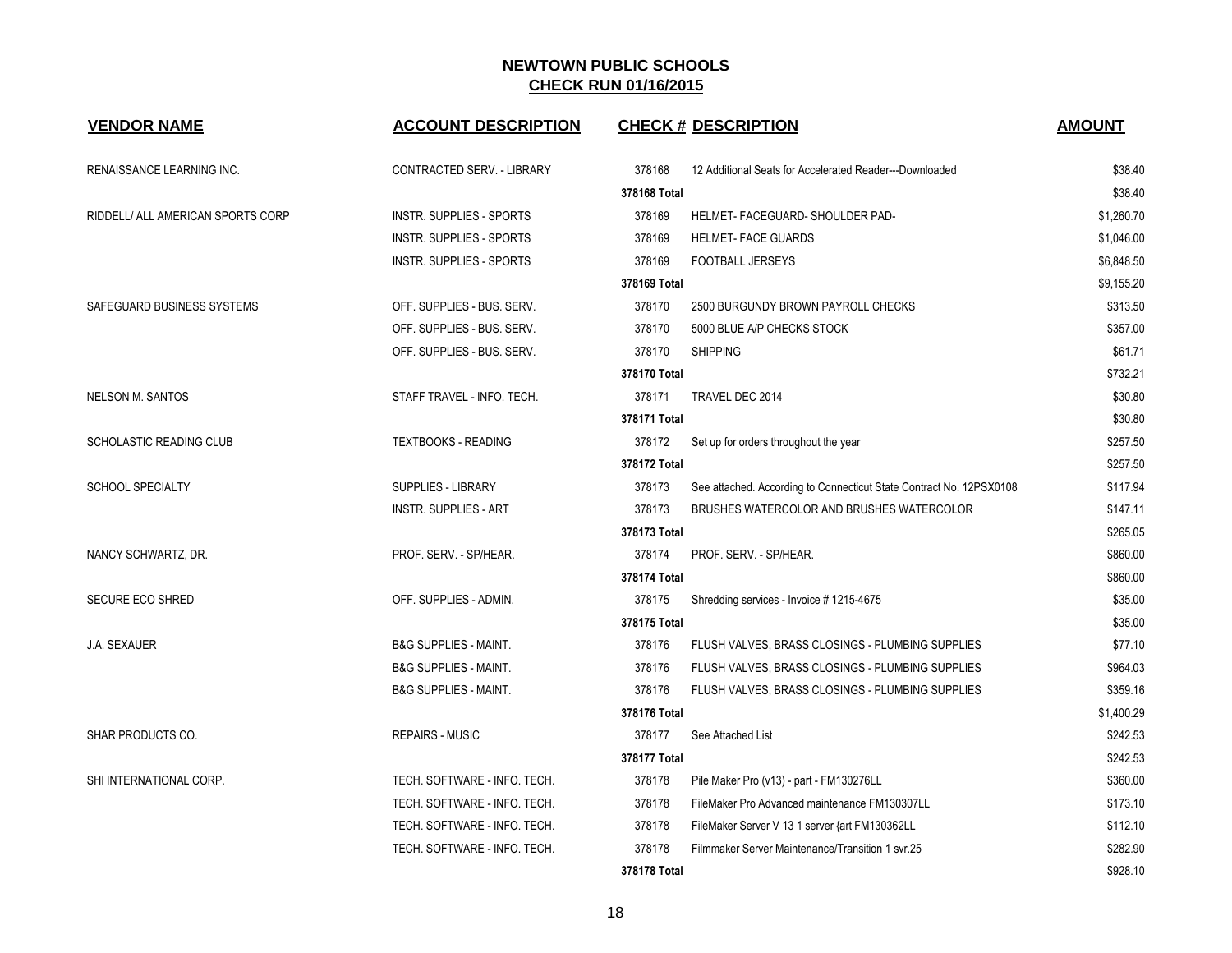| <b>VENDOR NAME</b>              | <b>ACCOUNT DESCRIPTION</b>        | <b>CHECK # DESCRIPTION</b>                                       | <b>AMOUNT</b> |
|---------------------------------|-----------------------------------|------------------------------------------------------------------|---------------|
| SILKTOWN ROOFING INC.           | <b>EMERGENCY REPAIRS - H.S.</b>   | 378179<br>F WING LEAK REPAIR - NHS                               | \$774.58      |
|                                 |                                   | 378179 Total                                                     | \$774.58      |
| <b>GREG SIMON</b>               | STAFF TRAIN. - CLASSROOM          | 378180<br>CAAD CONF REG                                          | \$415.00      |
|                                 |                                   | 378180 Total                                                     | \$415.00      |
| CAROL CARDILLO SKOLAS           | <b>INSTR. SUPPLIES - ART</b>      | <b>SUPPLIES</b><br>378181                                        | \$47.96       |
|                                 |                                   | 378181 Total                                                     | \$47.96       |
| SPC SCHOOL PUBLICATIONS COMPANY | PRINTING - ENGLISH                | 378182<br>300 COPIES HAWKEYE VOL XXIV ISSUE 3 DEC 2014 24 PAGES  | \$1,015.00    |
|                                 |                                   | 378182 Total                                                     | \$1,015.00    |
| ARLENE SPOONFEATHER             | <b>INSTR. SUPPLIES - ART</b>      | 378183<br>DAY OF ART                                             | \$67.00       |
|                                 |                                   | 378183 Total                                                     | \$67.00       |
| STAPLES ADVANTAGE               | <b>INSTR. SUPPLIES - MUSIC</b>    | 378184<br>STAPLES-CD SPINDLE- MARKERS- CHISELS- BINDER CLIP-S    | \$308.89      |
|                                 | INSTR. SUPPLIES - MUSIC           | 378184<br>SEE ATTACHED LIST ACCOUNT 147136                       | \$141.67      |
|                                 |                                   | 378184 Total                                                     | \$450.56      |
| STAPLES ADVANTAGE               | INSTR. SUPPLIES - CLASSROOM       | 378185<br>#380293 Legal Asstd Poly Envelopes-no shipping         | \$208.30      |
|                                 |                                   | 378185 Total                                                     | \$208.30      |
| STEPNEY HARDWARE INC.           | <b>B&amp;G SUPPLIES - MAINT.</b>  | 378186<br>MAINTENANCE SUPPLIES - 2014-2015                       | \$84.87       |
|                                 | <b>B&amp;G SUPPLIES - MAINT.</b>  | 378186<br>MAINTENANCE SUPPLIES - 2014-2015                       | \$58.97       |
|                                 | <b>B&amp;G SUPPLIES - MAINT.</b>  | 378186<br>MAINTENANCE SUPPLIES - 2014-2015                       | (\$39.99)     |
|                                 | <b>B&amp;G SUPPLIES - MAINT.</b>  | 378186<br>MAINTENANCE SUPPLIES - 2014-2015                       | \$324.11      |
|                                 | <b>B&amp;G SUPPLIES - MAINT.</b>  | 378186<br>MAINTENANCE SUPPLIES - 2014-2015                       | \$39.98       |
|                                 | <b>B&amp;G SUPPLIES - MAINT.</b>  | 378186<br>APPLIANCE BULBS / FOLDING RULER - MAINT SUPPLIES       | \$34.26       |
|                                 |                                   | 378186 Total                                                     | \$502.20      |
| SUBURBAN STATIONERS INC.        | INSTR. SUPPLIES - TECH ED.        | DUST FREE SPRAY- SCREEN CLEANING WIPES- MAGAZINES RACK<br>378187 | \$833.35      |
|                                 | <b>INSTR. SUPPLIES - TECH ED.</b> | 378187<br>DUST FREE SPRAY- SCREEN CLEANING WIPES- MAGAZINES RACK | \$217.79      |
|                                 | INSTR. SUPPLIES - TECH ED.        | 378187<br>PUSH PINS-BATTERIES-WHITE OUT-INK CARTRIDGES           | \$1,469.82    |
|                                 | INSTR. SUPPLIES - TECH ED.        | 378187<br>PUSH PINS-BATTERIES-WHITE OUT-INK CARTRIDGES           | \$31.37       |
|                                 |                                   | 378187 Total                                                     | \$2,552.33    |
| <b>MARK A. SULLIVAN</b>         | TUITION - OUT-OF-DISTRICT         | 378188<br>TUITION - OUT-OF-DISTRICT                              | \$7,000.00    |
|                                 |                                   | 378188 Total                                                     | \$7,000.00    |
| SUNGARD PUBLIC SECTOR INC.      | PROF. SERV. - BUS. SERV           | 378189<br>COMPUTER SERVICES & UPDATES 2014/15                    | \$1,054.75    |
|                                 |                                   | 378189 Total                                                     | \$1,054.75    |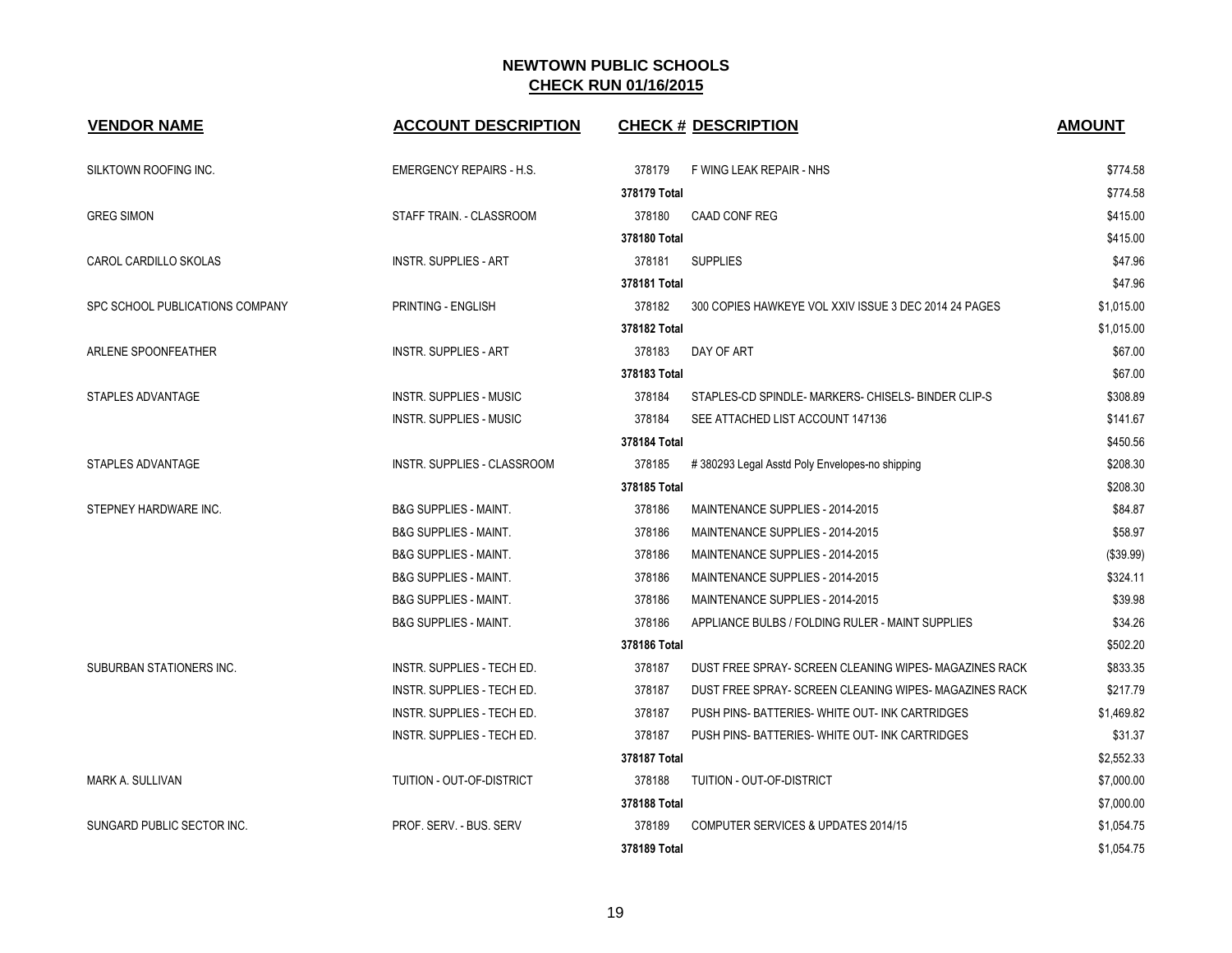| <b>VENDOR NAME</b>                   | <b>ACCOUNT DESCRIPTION</b>         | <b>CHECK # DESCRIPTION</b>                                  | <b>AMOUNT</b>  |
|--------------------------------------|------------------------------------|-------------------------------------------------------------|----------------|
| SWEETWATER SOUND INC.                | INSTR. SUPPLIES - MUSIC            | 378190<br>SEE ATTACHED LIST AND QUOTED PRICES QUOTE 3045449 | \$656.92       |
|                                      |                                    | 378190 Total                                                | \$656.92       |
| THYSSENKRUPP ELEVATOR CORP           | <b>EMERGENCY REPAIRS - S.H.</b>    | 378191<br>OIL AND GREASE ELEVATOR - SH                      | \$180.68       |
|                                      | EMERGENCY REPAIRS - S.H.           | 378191<br>OIL AND GREASE ELEVATOR - SH                      | \$186.55       |
|                                      |                                    | 378191 Total                                                | \$367.23       |
| <b>TORRCO</b>                        | B. & G. REPAIRS - H.               | 378192<br>21 BLDGS. HEAT REPAIR / FAUCETS - HAWL            | \$270.60       |
|                                      | B. & G. REPAIRS - H.               | 378192<br>21 BLDGS. HEAT REPAIR / FAUCETS - HAWL            | \$841.60       |
|                                      | B. & G. REPAIRS - H.               | 378192<br>21 BLDGS. HEAT REPAIR / FAUCETS - HAW             | \$140.00       |
|                                      | <b>B. &amp; G. REPAIRS - M.S.</b>  | 378192<br><b>GIRLS BATHROOM REPAIR - NMS</b>                | \$141.50       |
|                                      | B. & G. REPAIRS - M.S.             | 378192<br><b>GIRLS BATHROOM REPAIR - NMS</b>                | \$385.10       |
|                                      | B. & G. REPAIRS - H.S.             | 378192<br>ADJUSTABLE STEAM AIR VENT - NHS                   | \$151.55       |
|                                      | <b>B&amp;G SUPPLIES - MAINT.</b>   | 378192<br>LAVATORY REPAIR PARTS - MAINT SUPPLIES            | \$89.05        |
|                                      | <b>B&amp;G SUPPLIES - MAINT.</b>   | 378192<br>LAVATORY REPAIR PARTS - MAINT SUPPLIES            | \$38.00        |
|                                      | <b>B&amp;G SUPPLIES - MAINT.</b>   | 378192<br>LAVATORY REPAIR PARTS - MAINT SUPPLIES            | \$249.70       |
|                                      | <b>B&amp;G SUPPLIES - MAINT.</b>   | 378192<br>LAVATORY REPAIR PARTS - MAINT SUPPLIES            | \$951.24       |
|                                      | <b>B&amp;G SUPPLIES - MAINT.</b>   | 378192<br>LAVATORY REPAIR PARTS - MAINT SUPPLIES            | \$211.90       |
|                                      |                                    | 378192 Total                                                | \$3,470.24     |
| TOWN OF NEWTOWN                      | <b>MEDICAL INSURANCE</b>           | 378193<br>3RD QTR. MEDICAL BENEFITS JAN 2015                | \$2,066,827.00 |
|                                      |                                    | 378193 Total                                                | \$2,066,827.00 |
| USI EDUCATION & GOVERNMENT SALES     | INSTR. SUPPLIES - CLASSROOM        | 378194<br>Item #7765, switch for Laminator                  | \$29.55        |
|                                      | <b>INSTR. SUPPLIES - CLASSROOM</b> | 378194<br>Shipping and Handling charges                     | \$15.41        |
|                                      |                                    | 378194 Total                                                | \$44.96        |
| <b>VALLEY TOURS</b>                  | STUDENT TRAVEL - SPORTS            | 378195<br><b>HOCKEY TRANSPORTATION</b>                      | \$300.00       |
|                                      |                                    | 378195 Total                                                | \$300.00       |
| SUSAN H. VOGELMAN                    | CONTRACTED SERV. - MUSIC           | 378196<br>SERV DEC 2014                                     | \$300.00       |
|                                      |                                    | 378196 Total                                                | \$300.00       |
| <b>WAYPOINT ACADEMY</b>              | TUITION - OUT-OF-DISTRICT          | 378197<br>TUITION - OUT-OF-DISTRICT                         | \$6,650.00     |
|                                      |                                    | 378197 Total                                                | \$6,650.00     |
| <b>WELLS FARGO EQUIPMENT FINANCE</b> | EQUIP RENTAL - B&G                 | 378198<br>LEASE AGREEMENT DOOSAN FORKLIFT 2014/15           | \$477.98       |
|                                      |                                    | 378198 Total                                                | \$477.98       |